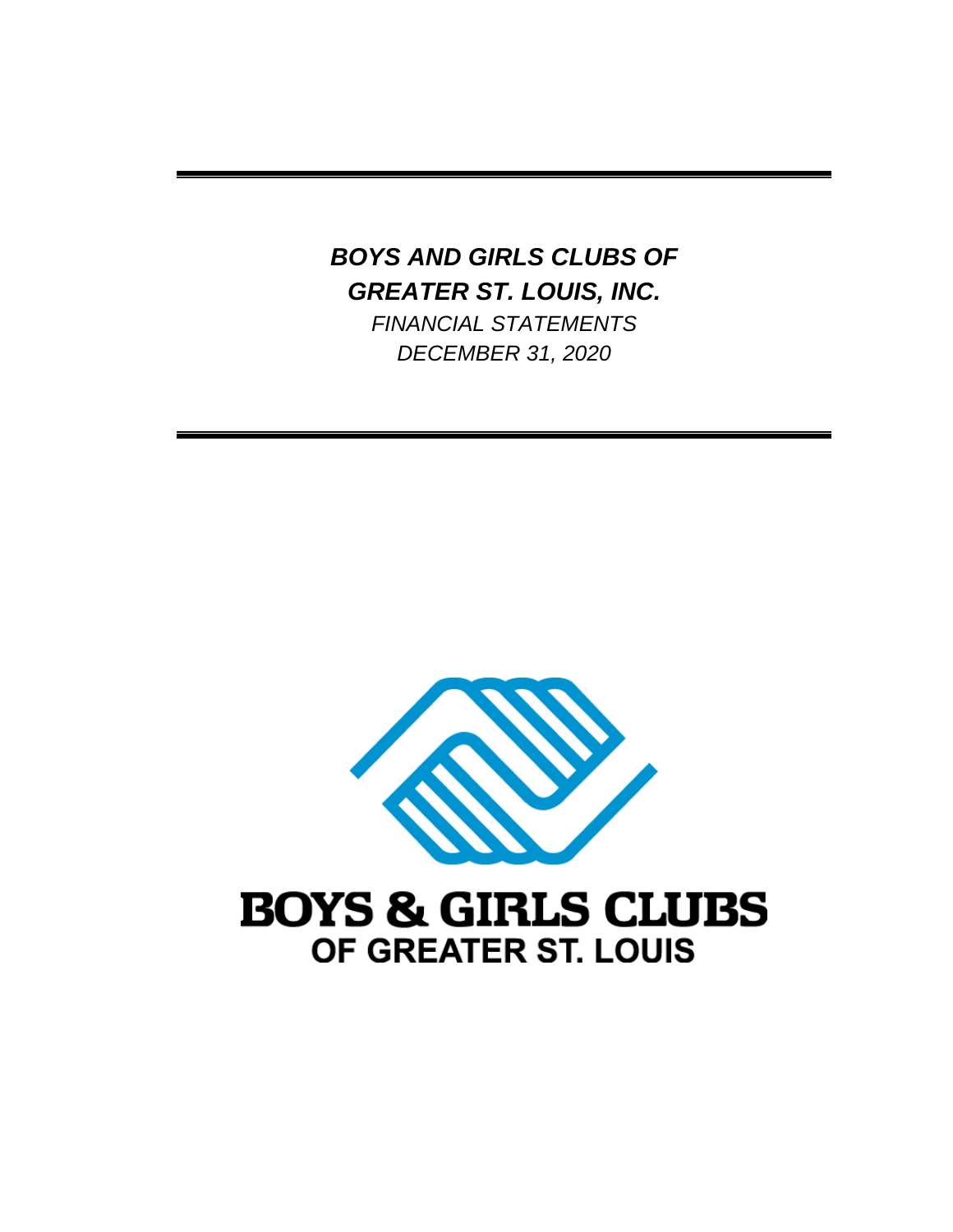# **Contents**

# **Page**

|--|--|

# **Financial Statements**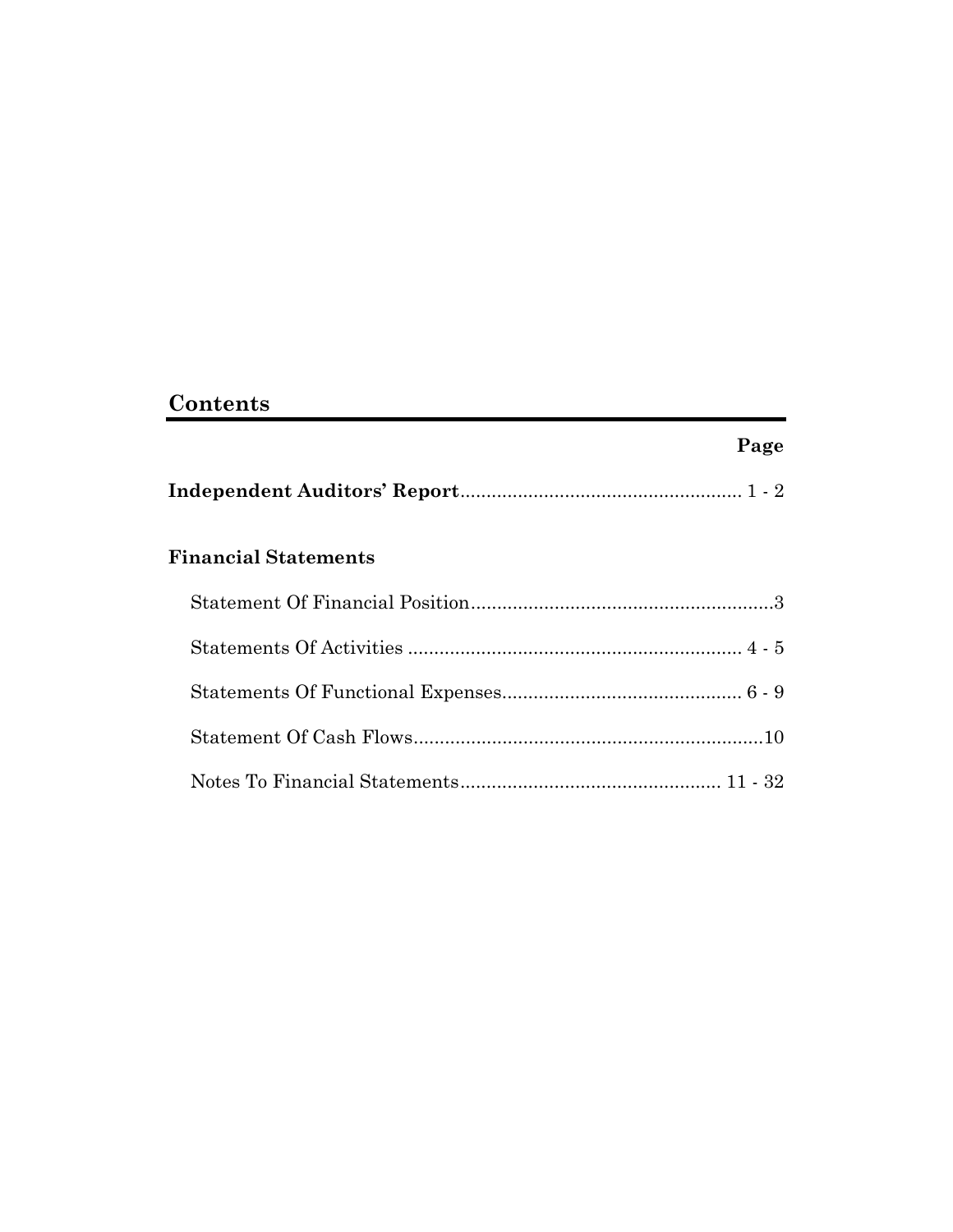

CERTIFIED PUBLIC ACCOUNTANTS & BUSINESS CONSULTANTS

## **Independent Auditors' Report**

Board of Directors Boys and Girls Clubs of Greater St. Louis, Inc. St. Louis, Missouri

#### **Report On Financial Statements**

We have audited the accompanying financial statements of Boys and Girls Clubs of Greater St. Louis, Inc. (formerly known as Herbert Hoover Boys and Girls Club of St. Louis, Inc. d/b/a Boys and Girls Clubs of Greater St. Louis, Inc.) (the Organization), a not-for-profit organization, which comprise the statement of financial position as of December 31, 2020 and 2019, and the related statements of activities, functional expenses and cash flows for the years then ended, and the related notes to the financial statements.

#### *Management's Responsibility For The Financial Statements*

Management is responsible for the preparation and fair presentation of these financial statements in accordance with accounting principles generally accepted in the United States of America; this includes the design, implementation, and maintenance of internal control relevant to the preparation and fair presentation of financial statements that are free from material misstatement, whether due to fraud or error.

#### *Auditors' Responsibility*

Our responsibility is to express an opinion on these financial statements based on our audits. We conducted our audits in accordance with auditing standards generally accepted in the United States of America and the standards applicable to financial audits contained in *Government Auditing Standards*, issued by the Comptroller General of the United States. Those standards require that we plan and perform the audit to obtain reasonable assurance about whether the financial statements are free from material misstatement.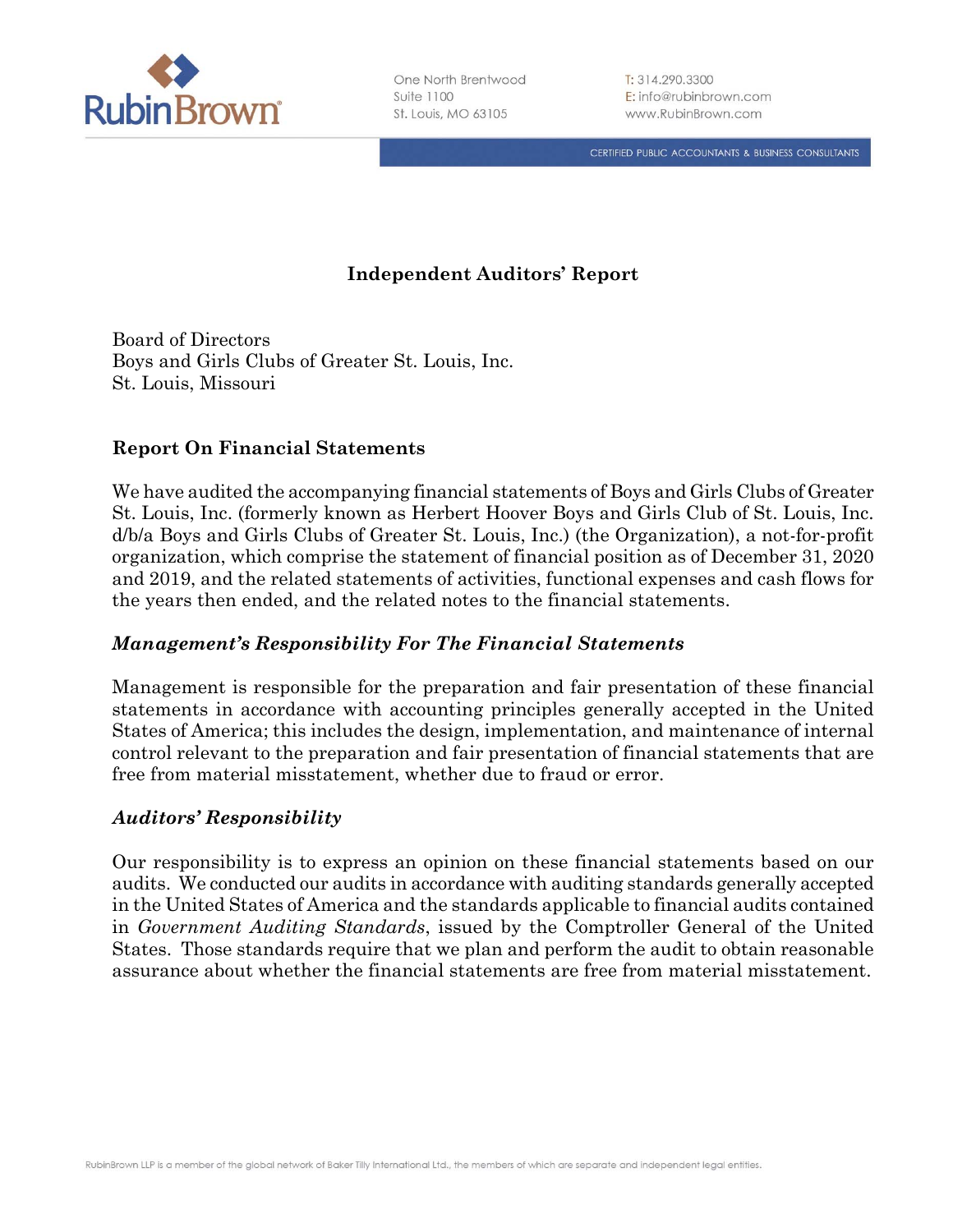An audit involves performing procedures to obtain audit evidence about the amounts and disclosures in the financial statements. The procedures selected depend on the auditors' judgment, including the assessment of the risks of material misstatement of the financial statements, whether due to fraud or error. In making those risk assessments, the auditor considers internal control relevant to the entity's preparation and fair presentation of the financial statements in order to design audit procedures that are appropriate in the circumstances, but not for the purpose of expressing an opinion on the effectiveness of the entity's internal control. Accordingly, we express no such opinion. An audit also includes evaluating the appropriateness of accounting policies used and the reasonableness of significant accounting estimates made by management, as well as evaluating the overall presentation of the financial statements.

We believe that the audit evidence we have obtained is sufficient and appropriate to provide a basis for our audit opinion.

## *Opinion*

In our opinion, the financial statements referred to above present fairly, in all material respects, the financial position of Boys and Girls Clubs of Greater St. Louis, Inc. as of December 31, 2020 and 2019, and the changes in its net assets and its cash flows for the years then ended, in accordance with accounting principles generally accepted in the United States of America.

## **Other Reporting Required by** *Government Auditing Standards*

In accordance with *Government Auditing Standards,* we have also issued our report dated June \_\_\_\_\_\_\_\*, 2021 on our consideration of the Organization's internal control over financial reporting and on our tests of its compliance with certain provisions of laws, regulations, contracts, and grant agreements and other matters. The purpose of that report is to describe the scope of our testing of internal control over financial reporting and compliance and the results of that testing, and not to provide an opinion on internal control over financial reporting or on compliance. That report is an integral part of an audit performed in accordance with *Government Auditing Standards* in considering the Organization's internal control over financial reporting and compliance.

KubinBrown LLP

June 30, 2021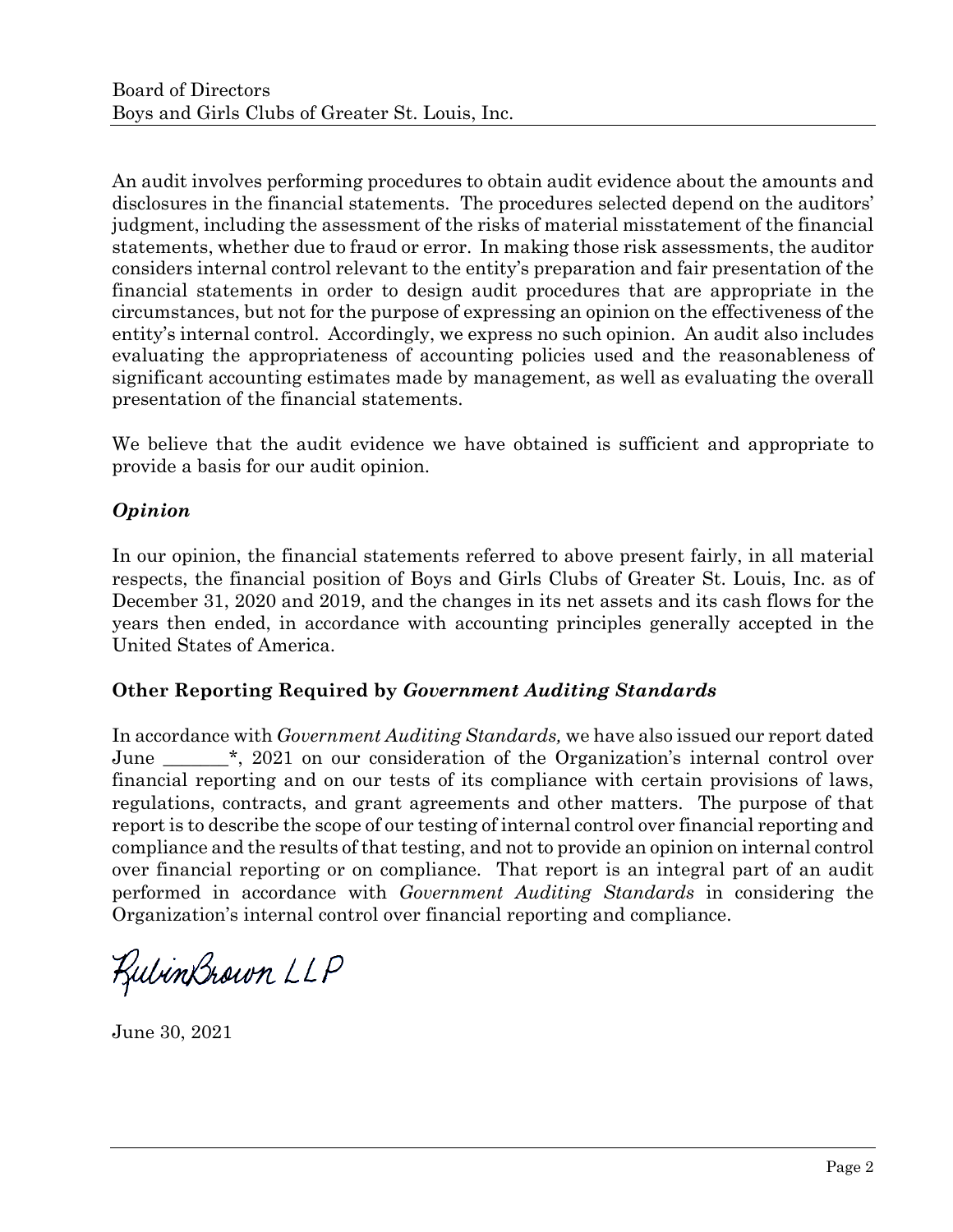# **BOYS AND GIRLS CLUBS OF GREATER ST. LOUIS, INC. STATEMENT OF FINANCIAL POSITION**

#### **Assets**

|                                                                  | December 31,     |     |            |
|------------------------------------------------------------------|------------------|-----|------------|
|                                                                  | 2020             |     | 2019       |
| <b>Current Assets</b>                                            |                  |     |            |
| Cash and cash equivalents                                        | \$<br>759,911    | \$. | 226,601    |
| Investments (Note 3)                                             | 3,364,224        |     | 3,139,182  |
| Unconditional promises to give - current (Note 5)                | 2,160,050        |     | 1,934,490  |
| Government contracts receivable (Note 2)                         | 783,675          |     | 240,070    |
| Prepaid insurance                                                | 35,843           |     | 40,303     |
| <b>Total Current Assets</b>                                      | 7,103,703        |     | 5,580,646  |
| <b>Unconditional Promises To Give - Long-Term (Note 5)</b>       | 1,031,416        |     | 1,813,451  |
| <b>Property And Equipment (Notes 6 And 7)</b>                    | 18,571,803       |     | 18,455,360 |
| <b>Assets Restricted For Permanent Endowment (Notes 3 And 9)</b> | 5,258,150        |     | 5,258,150  |
| <b>Total Assets</b>                                              | \$<br>31,965,072 |     | 31,107,607 |

#### **Liabilities And Net Assets**

| <b>Current Liabilities</b>                         |                  |     |            |
|----------------------------------------------------|------------------|-----|------------|
| Line of credit (Note 10)                           | \$               | -\$ | 300,000    |
| Accounts payable and accrued expenses (Note 13)    | 675,134          |     | 477,650    |
| <b>Total Current Liabilities</b>                   | 675,134          |     | 777,650    |
| Long-Term Debt (Note 7)                            | 2,231,218        |     | 1,930,861  |
| <b>Total Liabilities</b>                           | 2,906,352        |     | 2,708,511  |
| <b>Net Assets</b>                                  |                  |     |            |
| Without donor restrictions                         |                  |     |            |
| Operating                                          | 3,352,954        |     | 1,180,407  |
| Invested in property and equipment                 | 16,159,600       |     | 16,524,499 |
| <b>Total Net Assets Without Donor Restrictions</b> | 19,512,554       |     | 17,704,906 |
| With donor restrictions                            |                  |     |            |
| Time and/or purpose restrictions (Note 8)          | 4,288,016        |     | 5,436,040  |
| Perpetual in nature (Note 9)                       | 5,258,150        |     | 5,258,150  |
| <b>Total Net Assets With Donor Restrictions</b>    | 9,546,166        |     | 10,694,190 |
| <b>Total Net Assets</b>                            | 29,058,720       |     | 28,399,096 |
| <b>Total Liabilities And Net Assets</b>            | 31,965,072<br>\$ | \$  | 31,107,607 |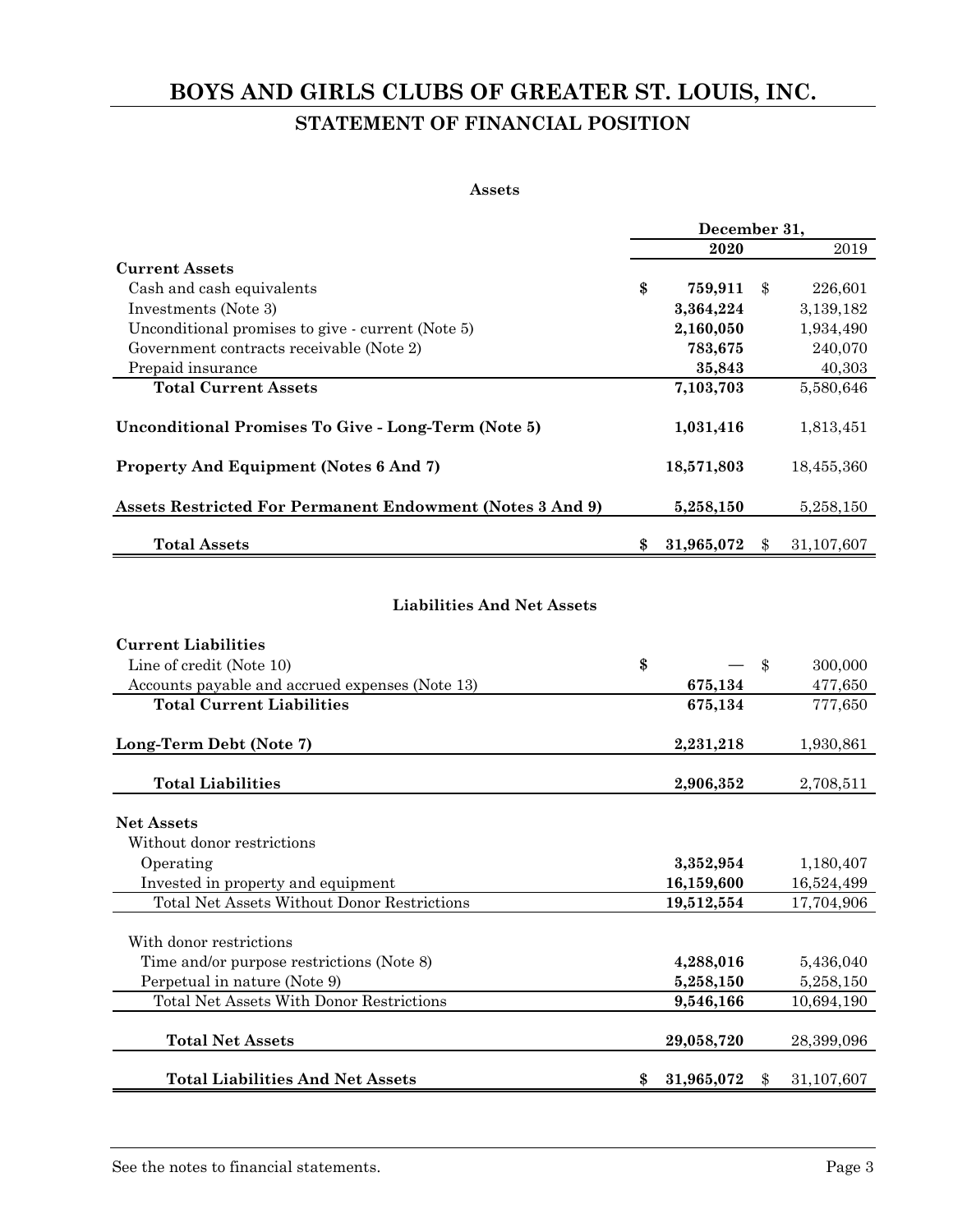#### **STATEMENT OF ACTIVITIES For The Year Ended December 31, 2020**

|                                                          | <b>With Donor Restrictions</b> |              |    |                          |  |           |    |            |
|----------------------------------------------------------|--------------------------------|--------------|----|--------------------------|--|-----------|----|------------|
|                                                          |                                | Without      |    | Time And/Or              |  |           |    |            |
|                                                          |                                | Donor        |    | Purpose                  |  | Perpetual |    |            |
|                                                          |                                | Restrictions |    | Restrictions             |  | In Nature |    | Total      |
| <b>Revenues And Support</b>                              |                                |              |    |                          |  |           |    |            |
| Contributions and grants                                 | $\frac{1}{2}$                  | 4,926,050    | \$ | $1,914,425$ \$           |  |           | \$ | 6,840,475  |
| United Way (Note 5)                                      |                                |              |    | 417,754                  |  |           |    | 417,754    |
| Membership and program fees                              |                                | 145,761      |    |                          |  |           |    | 145,761    |
| Fundraising event revenue (net of direct costs           |                                |              |    |                          |  |           |    |            |
| of benefits to donors of \$215,371)                      |                                | 478,871      |    |                          |  |           |    | 478,871    |
| Paycheck Protection Program loan forgiveness (Note 14)   |                                | 939,034      |    |                          |  |           |    | 939,034    |
| Miscellaneous income                                     |                                | 2,909        |    |                          |  |           |    | 2,909      |
|                                                          |                                | 6,492,625    |    | 2,332,179                |  |           |    | 8,824,804  |
| Net assets released from restrictions (Note 8)           |                                | 4,080,972    |    | (4,080,972)              |  |           |    |            |
| <b>Total Revenues And Support</b>                        |                                | 10,573,597   |    | (1,748,793)              |  |           |    | 8,824,804  |
| <b>Expenses</b>                                          |                                |              |    |                          |  |           |    |            |
| Herbert Hoover Club                                      |                                | 2,063,375    |    |                          |  |           |    | 2,063,375  |
| Adams Park Club                                          |                                | 944,549      |    |                          |  |           |    | 944,549    |
| South East Middle School Club                            |                                | 294,398      |    |                          |  |           |    | 294,398    |
| Hazelwood East High School                               |                                | 138,117      |    |                          |  |           |    | 138,117    |
| Hazelwood Elementary School Club                         |                                | 324,866      |    |                          |  |           |    | 324,866    |
| O'Fallon Park Club                                       |                                | 391,875      |    |                          |  |           |    | 391,875    |
| Riverview Gardens Club                                   |                                | 274,825      |    |                          |  |           |    | 274,825    |
| Lee Hamilton Elementary School Club                      |                                | 31,430       |    |                          |  |           |    | 31,430     |
| Roosevelt High School                                    |                                | 172,386      |    |                          |  |           |    | 172,386    |
| Normandy High School                                     |                                | 180,103      |    |                          |  |           |    | 180,103    |
| Mentor St. Louis                                         |                                | 175,834      |    |                          |  |           |    | 175,834    |
| Ferguson Teen Center                                     |                                | 1,609,631    |    |                          |  |           |    | 1,609,631  |
| St. Louis Internship Program                             |                                | 553,369      |    |                          |  |           |    | 553,369    |
| <b>Total Program Services</b>                            |                                | 7,154,758    |    |                          |  |           |    | 7,154,758  |
| General and administrative                               |                                | 1,049,009    |    | $\overline{\phantom{0}}$ |  |           |    | 1,049,009  |
| Development and fundraising                              |                                | 687,331      |    |                          |  |           |    | 687,331    |
| <b>Total Supporting Services</b>                         |                                | 1,736,340    |    |                          |  |           |    | 1,736,340  |
| <b>Total Expenses</b>                                    |                                | 8,891,098    |    |                          |  |           |    | 8,891,098  |
| <b>Increase (Decrease) In Net Assets From Operations</b> |                                | 1,682,499    |    | (1,748,793)              |  |           |    | (66, 294)  |
| <b>Interest And Dividend Income, Net</b>                 |                                | 46,213       |    | 188,745                  |  |           |    | 234,958    |
| Net Realized And Unrealized Gains On                     |                                |              |    |                          |  |           |    |            |
| <b>Investments (Note 3)</b>                              |                                | 78,936       |    | 412,024                  |  |           |    | 490,960    |
| Increase (Decrease) In Net Assets                        |                                | 1,807,648    |    | (1,148,024)              |  |           |    | 659,624    |
| Net Assets - Beginning Of Year                           |                                | 17,704,906   |    | 5,436,040                |  | 5,258,150 |    | 28,399,096 |
| Net Assets - End Of Year                                 | \$                             | 19,512,554   | \$ | $4,288,016$ \$           |  | 5,258,150 | \$ | 29,058,720 |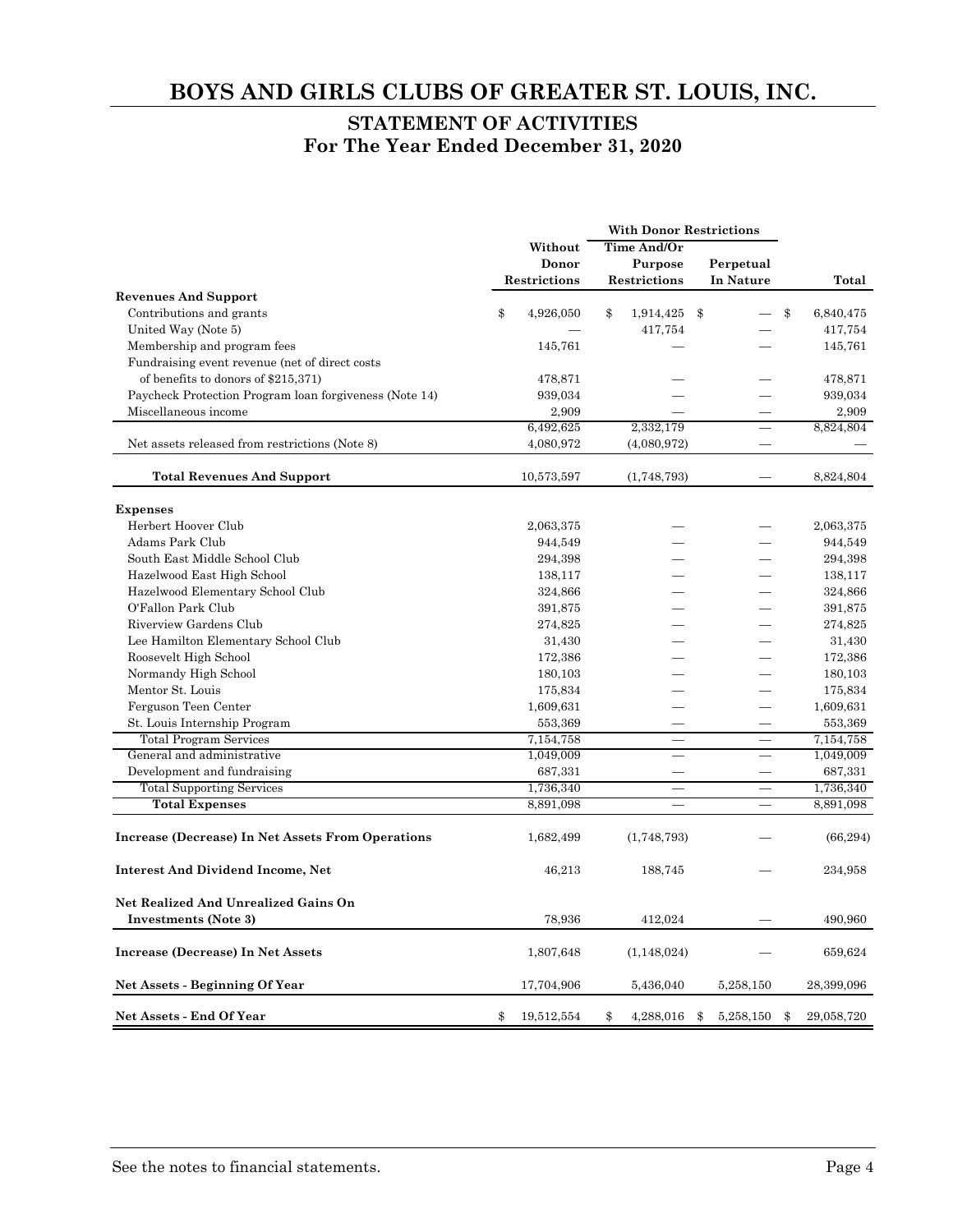#### **STATEMENT OF ACTIVITIES For The Year Ended December 31, 2019**

|                                                          |                  | <b>With Donor Restrictions</b> |                 |                          |            |
|----------------------------------------------------------|------------------|--------------------------------|-----------------|--------------------------|------------|
|                                                          | Without          | Time And/Or                    |                 |                          |            |
|                                                          | Donor            | Purpose                        | Perpetual       |                          |            |
|                                                          | Restrictions     | <b>Restrictions</b>            | In Nature       |                          | Total      |
| <b>Revenues And Support</b>                              |                  |                                |                 |                          |            |
| Contributions and grants                                 | \$<br>2,190,868  | \$<br>6,161,159                | \$              | \$                       | 8,352,027  |
| United Way (Note 5)                                      |                  | 522,192                        |                 |                          | 522,192    |
| Membership and program fees                              | 430,652          |                                |                 |                          | 430,652    |
| Fundraising event revenue (net of direct costs           |                  |                                |                 |                          |            |
| of benefits to donors of \$293,789)                      | 781,707          |                                |                 |                          | 781,707    |
| Miscellaneous income                                     | 40,503           |                                |                 |                          | 40,503     |
|                                                          | 3,443,730        | 6,683,351                      |                 | $\overline{\phantom{0}}$ | 10,127,081 |
| Net assets released from restrictions (Note 8)           | 10,044,547       | (10,044,547)                   |                 |                          |            |
| <b>Total Revenues And Support</b>                        | 13,488,277       | (3,361,196)                    |                 |                          | 10,127,081 |
| <b>Expenses</b>                                          |                  |                                |                 |                          |            |
| Herbert Hoover Club                                      | 2,150,290        |                                |                 |                          | 2,150,290  |
| Adams Park Club                                          | 877,059          |                                |                 |                          | 877,059    |
| South East Middle School Club                            | 357,562          |                                |                 |                          | 357,562    |
| Hazelwood East High School                               | 227,232          |                                |                 |                          | 227,232    |
| Grannemann Elementary School Club                        | 537,549          |                                |                 |                          | 537,549    |
| O'Fallon Park Club                                       | 388,593          |                                |                 |                          | 388,593    |
| Ferguson Middle School Club                              | 81,154           |                                |                 |                          | 81,154     |
| Riverview Gardens Club                                   | 466,433          |                                |                 |                          | 466,433    |
| Lee Hamilton Elementary School Club                      | 244,815          |                                |                 |                          | 244,815    |
| Roosevelt High School                                    | 180,812          |                                |                 |                          | 180,812    |
| Normandy High School                                     | 292,517          |                                |                 |                          | 292,517    |
| Mentor St. Louis                                         | 237,613          |                                |                 |                          | 237,613    |
| Ferguson Teen Center                                     | 374,497          |                                |                 |                          | 374,497    |
| St. Louis Internship Program                             | 99,461           |                                |                 |                          | 99,461     |
| <b>Total Program Services</b>                            | 6,515,587        |                                |                 |                          | 6,515,587  |
| General and administrative                               | 872,078          |                                |                 |                          | 872,078    |
| Development and fundraising                              | 668,994          |                                |                 |                          | 668,994    |
| <b>Total Supporting Services</b>                         | 1,541,072        |                                |                 |                          | 1,541,072  |
| <b>Total Expenses</b>                                    | 8,056,659        |                                |                 | $\overline{\phantom{0}}$ | 8,056,659  |
| <b>Increase (Decrease) In Net Assets From Operations</b> | 5,431,618        | (3,361,196)                    |                 |                          | 2,070,422  |
| <b>Interest And Dividend Income, Net</b>                 | 85,372           | 165,389                        |                 |                          | 250,761    |
| Net Realized And Unrealized Gains On                     |                  |                                |                 |                          |            |
| Investments (Note 3)                                     | 162,927          | 833,883                        |                 |                          | 996,810    |
| Increase (Decrease) In Net Assets                        | 5,679,917        | (2,361,924)                    |                 |                          | 3,317,993  |
| Net Assets - Beginning Of Year                           | 12,024,989       | 7,797,964                      | 5,258,150       |                          | 25,081,103 |
| Net Assets - End Of Year                                 | \$<br>17,704,906 | \$<br>5,436,040                | 5,258,150<br>\$ | \$                       | 28,399,096 |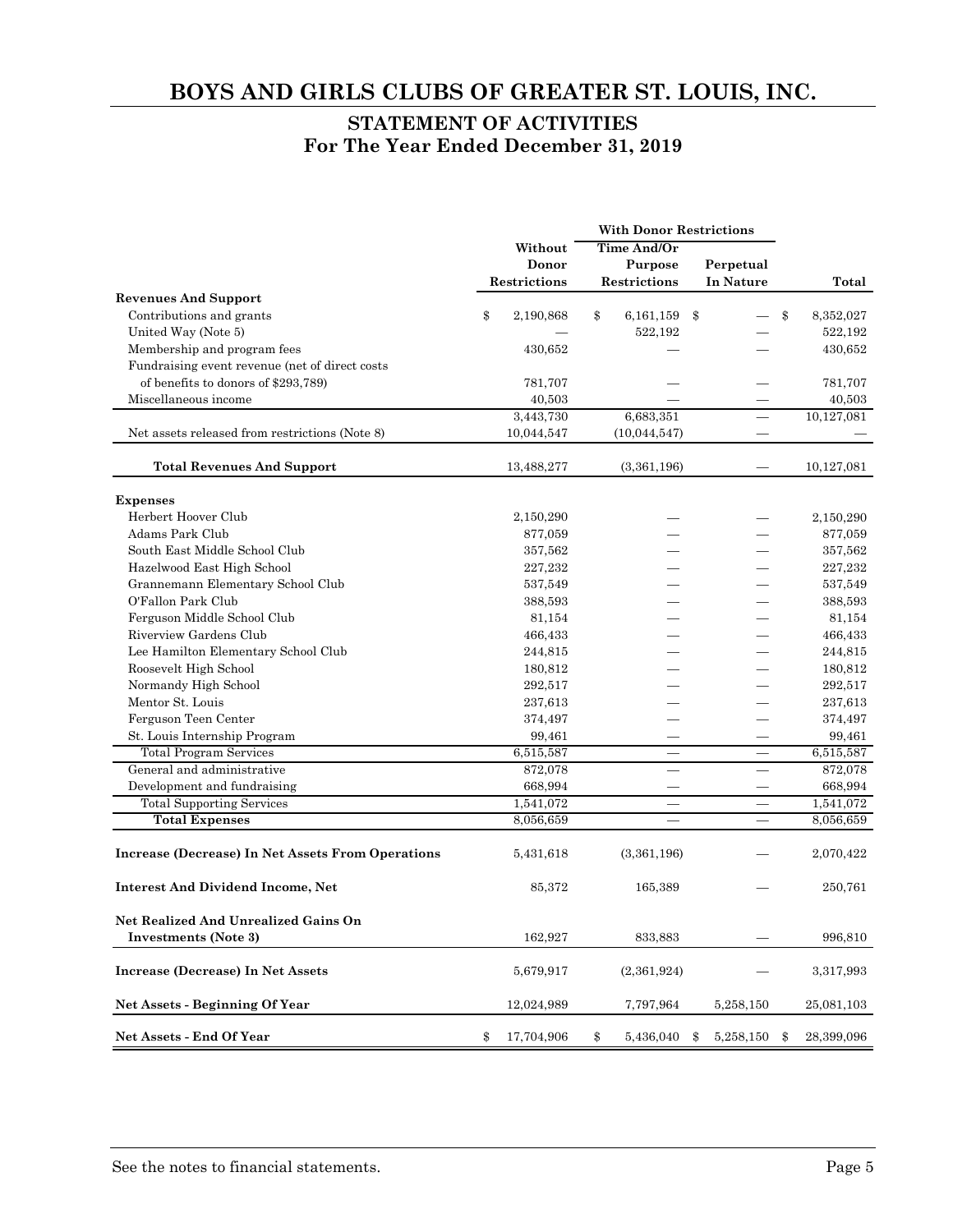#### **STATEMENT OF FUNCTIONAL EXPENSES For The Year Ended December 31, 2020**

|                                |                    |                |                          | <b>Program Services</b> |                    |                             |           |                 |  |
|--------------------------------|--------------------|----------------|--------------------------|-------------------------|--------------------|-----------------------------|-----------|-----------------|--|
|                                |                    |                | <b>South East</b>        | Hazelwood               | Hazelwood          | O'Fallon                    | Riverview | Lee Hamilton    |  |
|                                | Herbert            | <b>Adams</b>   | Middle                   | East                    | Elementary         | Park                        | Gardens   | Elementary      |  |
|                                | <b>Hoover Club</b> | Park Club      | <b>School Club</b>       | <b>High School</b>      | <b>School Club</b> | Club                        | Club      | School Club     |  |
| Personnel expenses             | 1,074,566 \$<br>\$ | 617,719        | \$<br>244,718            | \$<br>116,102           | \$<br>284,518      | 346,710 \$<br>$\mathbf{\$}$ | 238,496   | $\$\$<br>19,205 |  |
| Advertising and promotions     | 2,840              | 528            | 155                      | 73                      | 171                | 237                         | 145       | 17              |  |
| Conferences, conventions       |                    |                |                          |                         |                    |                             |           |                 |  |
| and meetings                   | 3,040              | 1,545          | 389                      | 183                     | 505                | 789                         | 517       | $42\,$          |  |
| Contracted services and        |                    |                |                          |                         |                    |                             |           |                 |  |
| program supplies               | 68,583             | 30,131         | 15,323                   | 8,320                   | 17,447             | 15,550                      | 8,955     | 53              |  |
| Depreciation                   | 377,777            | 159,506        |                          |                         |                    |                             |           |                 |  |
| Dues and subscriptions         | 3,346              | 1,313          | 430                      | 218                     | 472                | 563                         | 404       | 43              |  |
| Equipment rental               |                    |                |                          |                         |                    |                             |           |                 |  |
| and maintenance                | 40,187             | 15,896         | 3,368                    | 135                     | 3,503              | 3,879                       | 3,346     | 3,086           |  |
| Interest expense               | 47,925             |                |                          |                         |                    |                             |           |                 |  |
| Liability insurance            | 48,964             | 29,650         | 18,577                   | 8,121                   | 7,566              | 11,612                      | 8,260     | 8,336           |  |
| Occupancy                      | 312,310            | 55,161         | 447                      | 210                     | 493                | 595                         | 417       | 48              |  |
| Office supplies                | 13,291             | 6,834          | 1,429                    | 1,140                   | 2,632              | 2,061                       | 1,048     | 48              |  |
| Other - bank and merchant fees | 3,420              | 1,559          | 486                      | $228\,$                 | 536                | 647                         | 454       | $52\,$          |  |
| Postage and shipping           | 14                 | 25             |                          |                         | 83                 |                             | 17        |                 |  |
| Fundraising event supplies     |                    |                |                          |                         |                    |                             |           |                 |  |
| Printing and publishing        | 292                | 233            | 1,324                    | 59                      | 194                | 73                          | 121       | $\overline{2}$  |  |
| Professional fees              | 23,754             | 9,077          | 3,518                    | 2,181                   | 2,778              | 4,351                       | 8,550     | 269             |  |
| Telecommunication              |                    |                |                          |                         |                    |                             |           |                 |  |
| and technology                 | 41,063             | 14,787         | 3,602                    | 777                     | 3.426              | 4,587                       | 3,778     | 111             |  |
| Travel                         | 2,003              | 585            | 632                      | 370                     | 542                | 221                         | 317       | 118             |  |
|                                | 2,063,375<br>\$    | 944,549<br>-\$ | $\mathcal{S}$<br>294,398 | \$<br>138,117           | \$<br>324,866      | 391,875 \$<br>-\$           | 274,825   | \$<br>31,430    |  |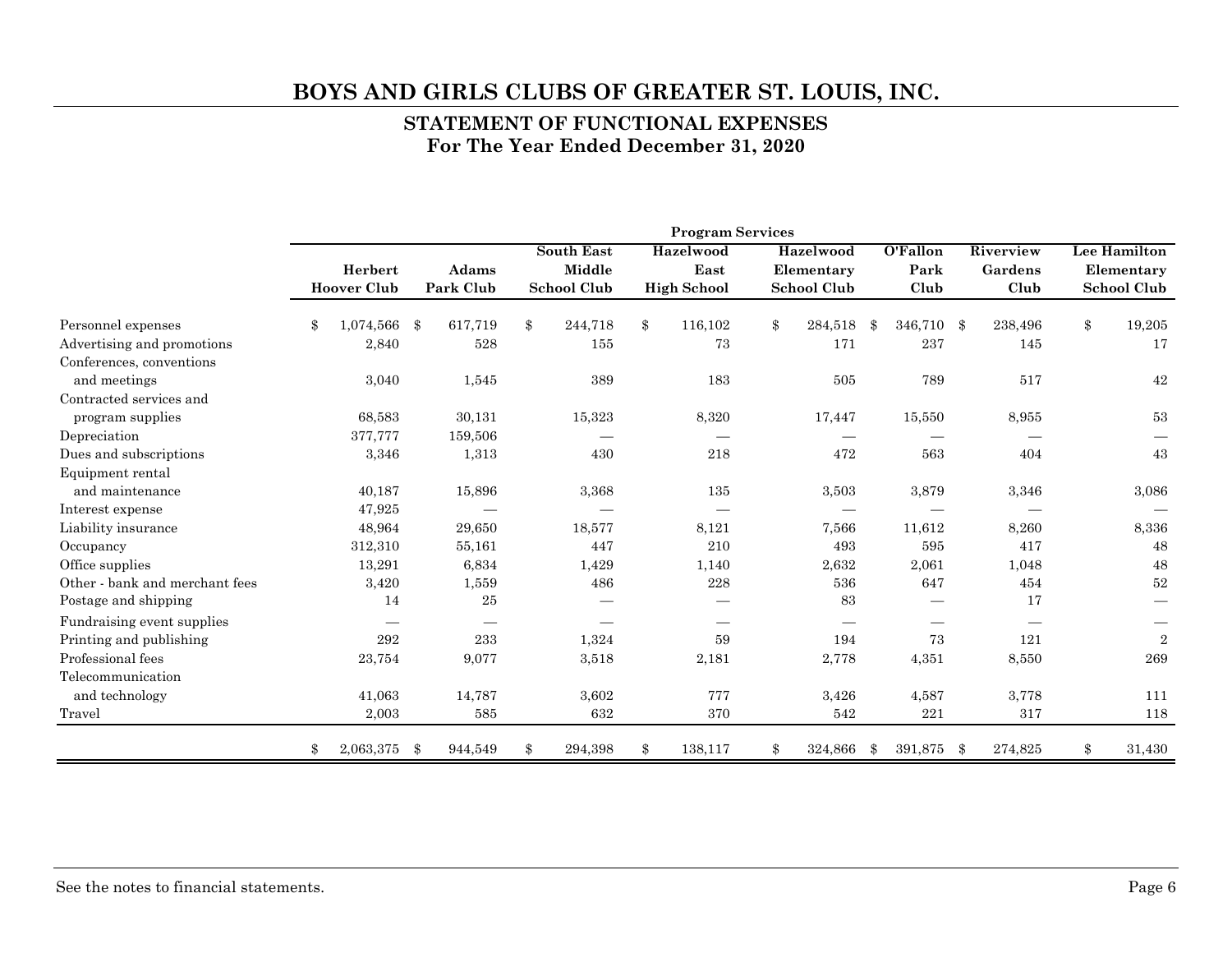## **STATEMENT OF FUNCTIONAL EXPENSES** *(Continued)*  **For The Year Ended December 31, 2020**

|                                |                             |     |                            |                | <b>Program Services (Continued)</b> |    |                                |                |                                    |                                     |    |                                  |                                   |                                        |              |       |
|--------------------------------|-----------------------------|-----|----------------------------|----------------|-------------------------------------|----|--------------------------------|----------------|------------------------------------|-------------------------------------|----|----------------------------------|-----------------------------------|----------------------------------------|--------------|-------|
|                                | Roosevelt<br>High<br>School |     | Normandy<br>High<br>School |                | Mentor<br>St. Louis                 |    | Ferguson<br><b>Teen Center</b> |                | St. Louis<br>Internship<br>Program | Total<br>Program<br><b>Services</b> |    | General<br>And<br>Administrative | Development<br>And<br>Fundraising | Total<br>Supporting<br><b>Services</b> | Total        |       |
| Personnel expenses             | \$<br>151,591               | -\$ | 162,377                    | \$             | 160,942                             | \$ | 1,018,442                      | \$             | 435,338                            | 4,870,724                           | \$ | 570,506                          | \$<br>641,118                     | \$1,211,624                            | \$6,082,348  |       |
| Advertising and promotions     | 91                          |     | 95                         |                | 133                                 |    | 1,393                          |                | 852                                | 6,730                               |    | 37,497                           | 1,050                             | 38,547                                 | 45,277       |       |
| Conferences, conventions       |                             |     |                            |                |                                     |    |                                |                |                                    |                                     |    |                                  |                                   |                                        |              |       |
| and meetings                   | 471                         |     | 700                        |                | 318                                 |    | 2,506                          |                | 2,943                              | 13,948                              |    | 12,125                           | 559                               | 12,684                                 | 26,632       |       |
| Contracted services and        |                             |     |                            |                |                                     |    |                                |                |                                    |                                     |    |                                  |                                   |                                        |              |       |
| program supplies               | 4,271                       |     | 925                        |                | 4,783                               |    | 43,465                         |                | 72,655                             | 290,461                             |    | 34,093                           | 8,274                             | 42,367                                 | 332,828      |       |
| Depreciation                   | $\sim$                      |     | $\mathbf{1}$               |                | $\hspace{0.05cm}$                   |    | 253,014                        |                | $\overline{\phantom{a}}$           | 790,298                             |    | 41,975                           | $\overline{\phantom{m}}$          | 41,975                                 | 832,273      |       |
| Dues and subscriptions         | 265                         |     | 275                        |                | 270                                 |    | 2,216                          |                | 1,727                              | 11,542                              |    | 41,817                           | 252                               | 42,069                                 | 53,611       |       |
| Equipment rental               |                             |     |                            |                |                                     |    |                                |                |                                    |                                     |    |                                  |                                   |                                        |              |       |
| and maintenance                | 3,213                       |     | 3,215                      |                | 171                                 |    | 8,494                          |                | 540                                | 89,033                              |    | 8,826                            | 3,094                             | 11,920                                 | 100,953      |       |
| Interest expense               | $\qquad \qquad$             |     | $\qquad \qquad$            |                | $\overline{\phantom{m}}$            |    | 39,938                         |                |                                    | 87,863                              |    | 11,981                           | $\overline{\phantom{m}}$          | 11,981                                 | 99,844       |       |
| Liability insurance            | 5,163                       |     | 5,171                      |                | 3,171                               |    | 21,940                         |                | 1,602                              | 178,133                             |    | 17,696                           | $\qquad \qquad \longleftarrow$    | 17,696                                 | 195,829      |       |
| Occupancy                      | 262                         |     | 273                        |                | 267                                 |    | 146,734                        |                | 840                                | 518,057                             |    | 22,446                           | $\overline{\phantom{m}}$          | 22,446                                 | 540,503      |       |
| Office supplies                | 925                         |     | 680                        |                | 529                                 |    | 18,729                         |                | 1,547                              | 50,893                              |    | 36,652                           | 753                               | 37,405                                 | 88,298       |       |
| Other - bank and merchant fees | 285                         |     | 297                        |                | 290                                 |    | 2,658                          |                | 914                                | 11,826                              |    | 45,327                           |                                   | 45,327                                 | 57,153       |       |
| Postage and shipping           | 110                         |     |                            |                |                                     |    | 13                             |                | 330                                | 592                                 |    | 563                              | 171                               | 734                                    |              | 1,326 |
| Fundraising event supplies     | $\qquad \qquad$             |     |                            |                | $\overline{\phantom{m}}$            |    |                                |                |                                    |                                     |    |                                  | 7,980                             | 7,980                                  |              | 7,980 |
| Printing and publishing        | 57                          |     | 57                         |                | 53                                  |    | 690                            |                | 2,301                              | 5.456                               |    | 3,860                            | 397                               | 4,257                                  |              | 9,713 |
| Professional fees              | 1,474                       |     | 1,540                      |                | 1,504                               |    | 14,084                         |                | 27,642                             | 100,722                             |    | 110,493                          | 7,181                             | 117,674                                | 218,396      |       |
| Telecommunication              |                             |     |                            |                |                                     |    |                                |                |                                    |                                     |    |                                  |                                   |                                        |              |       |
| and technology                 | 3,870                       |     | 4,104                      |                | 1,155                               |    | 34,492                         |                | 3,964                              | 119,716                             |    | 49,522                           | 16,080                            | 65,602                                 | 185,318      |       |
| Travel                         | 338                         |     | 393                        |                | 2,248                               |    | 823                            |                | 174                                | 8,764                               |    | 3,630                            | 422                               | 4,052                                  | 12,816       |       |
|                                | \$<br>172,386               | -\$ | 180,103                    | $\mathbf{\Re}$ | 175,834                             | ዳ  | 1,609,631                      | $\mathbf{\Re}$ | 553,369                            | 7,154,758                           | \$ | 1,049,009                        | \$<br>687,331                     | \$1,736,340                            | \$ 8,891,098 |       |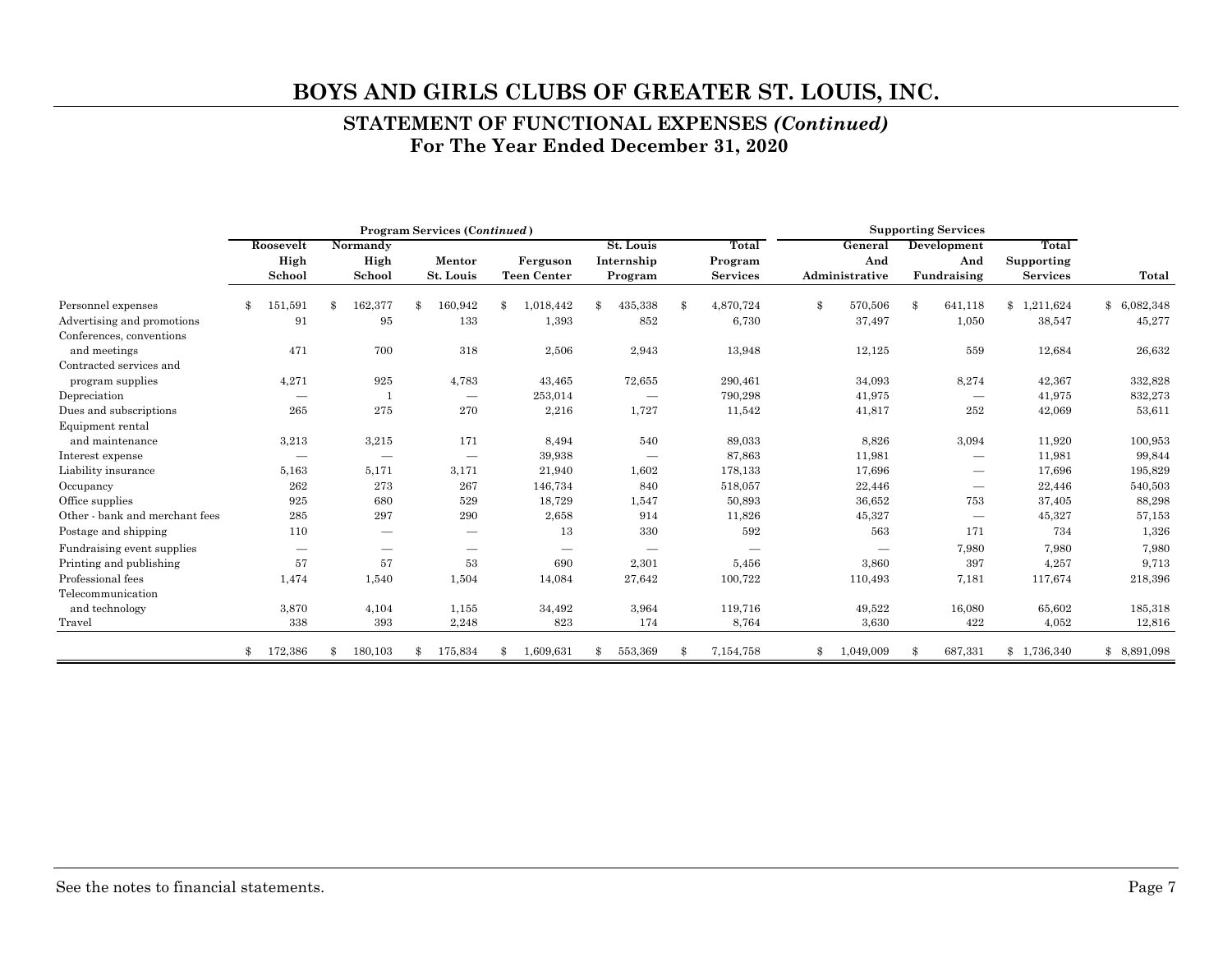#### **STATEMENT OF FUNCTIONAL EXPENSES For The Year Ended December 31, 2019**

|                                |                               |                                  |                                                   |                                         | <b>Program Services</b>                       |                          |                                          |                              |                                                  |
|--------------------------------|-------------------------------|----------------------------------|---------------------------------------------------|-----------------------------------------|-----------------------------------------------|--------------------------|------------------------------------------|------------------------------|--------------------------------------------------|
|                                | Herbert<br><b>Hoover Club</b> | <b>Adams</b><br><b>Park Club</b> | <b>South East</b><br>Middle<br><b>School Club</b> | Hazelwood<br>East<br><b>High School</b> | Hazelwood<br>Elementary<br><b>School Club</b> | O'Fallon<br>Park<br>Club | Ferguson<br>Middle<br><b>School Club</b> | Riverview<br>Gardens<br>Club | Lee Hamilton<br>Elementary<br><b>School Club</b> |
| Personnel expenses             | 1,098,929<br>Я.               | 530,527<br>-\$                   | \$<br>264,772                                     | 184,873<br>$\mathbb{S}$                 | \$<br>449,972                                 | 325,657<br>-\$           | 57,300 \$<br>\$                          | 379,797                      | \$<br>208,297                                    |
| Advertising and promotions     | 2,590                         | 8                                | 8                                                 | 8                                       | 8                                             | 8                        | 8                                        | 8                            | 458                                              |
| Conferences, conventions       |                               |                                  |                                                   |                                         |                                               |                          |                                          |                              |                                                  |
| and meetings                   | 1,072                         | 572                              | 419                                               | 342                                     | 815                                           | 370                      | 294                                      | 881                          | 412                                              |
| Contracted services and        |                               |                                  |                                                   |                                         |                                               |                          |                                          |                              |                                                  |
| program supplies               | 82,998                        | 46,515                           | 54,409                                            | 29,318                                  | 59,401                                        | 36,569                   | 10,997                                   | 54,887                       | 15,398                                           |
| Depreciation                   | 367,686                       | 175,088                          |                                                   | --                                      | --                                            |                          | --                                       |                              |                                                  |
| Dues and subscriptions         | 2,204                         | 42                               | 40                                                | 33                                      | 49                                            | 41                       | 4                                        | 45                           | 34                                               |
| Equipment rental               |                               |                                  |                                                   |                                         |                                               |                          |                                          |                              |                                                  |
| and maintenance                | 14,283                        | 5,733                            | 5,051                                             | 584                                     | 6,142                                         | 6,531                    | 3,423                                    | 5,760                        | 4,317                                            |
| Interest expense               | 48,595                        |                                  |                                                   |                                         |                                               |                          |                                          |                              |                                                  |
| Liability insurance            | 47,148                        | 28,488                           | 18,025                                            | 7.749                                   | 9,977                                         | 8,610                    | 3,142                                    | 8,064                        | 9,972                                            |
| Occupancy                      | 394,996                       | 59,942                           | 300                                               | 190                                     | 941                                           | 890                      | 68                                       | 391                          | 205                                              |
| Office supplies                | 27,447                        | 8,122                            | 3,488                                             | 2,045                                   | 4,471                                         | 3,393                    | 4,770                                    | 4,785                        | 2,594                                            |
| Other - bank and merchant fees |                               |                                  |                                                   |                                         |                                               |                          | --                                       |                              |                                                  |
| Postage and shipping           |                               | 23                               | 58                                                |                                         | -                                             |                          |                                          | 28                           |                                                  |
| Printing and publishing        | 834                           | 60                               | 714                                               | 371                                     | 446                                           | 60                       | 23                                       | 300                          | 397                                              |
| Professional fees              | 13,929                        | 341                              | 138                                               | 88                                      | 207                                           | 150                      | 31                                       | 5,380                        | 94                                               |
| Telecommunication              |                               |                                  |                                                   |                                         |                                               |                          |                                          |                              |                                                  |
| and technology                 | 34,883                        | 20,237                           | 7,522                                             | 465                                     | 3.457                                         | 5,766                    | 491                                      | 2,893                        | 913                                              |
| Travel                         | 12,696                        | 1,361                            | 2,618                                             | 1,166                                   | 1,663                                         | 548                      | 603                                      | 3,214                        | 1,724                                            |
|                                | 2,150,290<br>\$               | 877,059<br>- \$                  | 357,562<br>ዳ                                      | 227,232<br>\$                           | 537,549<br>\$                                 | 388,593<br>- \$          | 81,154 \$<br>\$                          | 466,433                      | 244,815<br>\$                                    |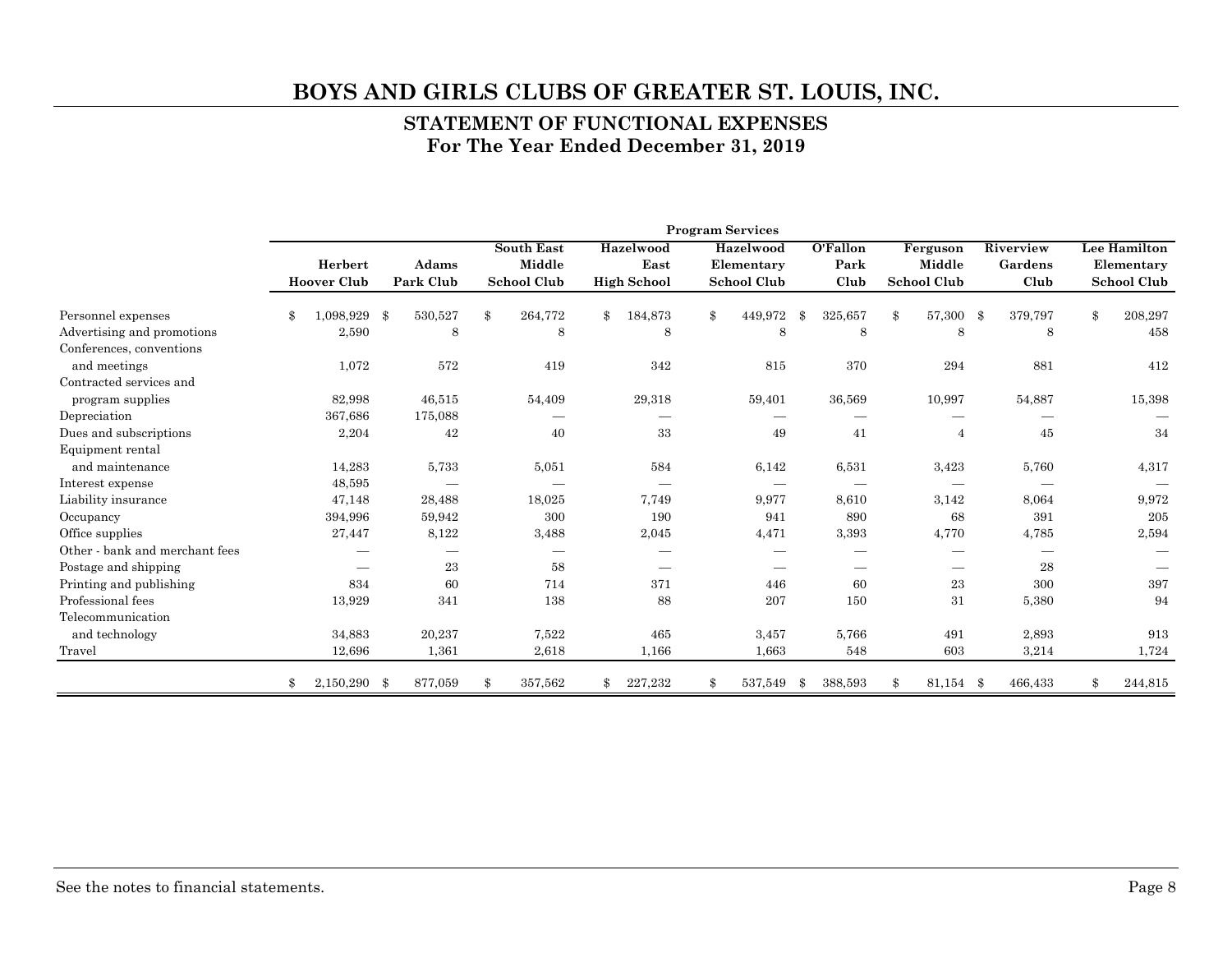## **STATEMENT OF FUNCTIONAL EXPENSES** *(Continued)*  **For The Year Ended December 31, 2019**

|                                |                             |    | <b>Program Services (Continued)</b> |                          |                                |               |                                           |                                     |                                  | <b>Supporting Services</b>        |                                        |    |           |
|--------------------------------|-----------------------------|----|-------------------------------------|--------------------------|--------------------------------|---------------|-------------------------------------------|-------------------------------------|----------------------------------|-----------------------------------|----------------------------------------|----|-----------|
|                                | Roosevelt<br>High<br>School |    | Normandy<br>High<br>School          | Mentor<br>St. Louis      | Ferguson<br><b>Teen Center</b> |               | <b>St. Louis</b><br>Internship<br>Program | Total<br>Program<br><b>Services</b> | General<br>And<br>Administrative | Development<br>And<br>Fundraising | Total<br>Supporting<br><b>Services</b> |    | Total     |
| Personnel expenses             | \$<br>152,726               | \$ | 257,820                             | \$<br>226,838            | \$<br>188,200                  | $\mathbf{\$}$ | 62,806                                    | \$<br>4,388,514                     | \$<br>481,646                    | \$<br>576,248 \$                  | 1,057,894                              | Я. | 5,446,408 |
| Advertising and promotions     | 8                           |    | 8                                   | 8                        | 1,258                          |               | 2,258                                     | 6,644                               | 42,486                           | 21,331                            | 63,817                                 |    | 70,461    |
| Conferences, conventions       |                             |    |                                     |                          |                                |               |                                           |                                     |                                  |                                   |                                        |    |           |
| and meetings                   | 430                         |    | 691                                 | 191                      | 175                            |               | 287                                       | 6,951                               | 12,964                           | 7,045                             | 20,009                                 |    | 26,960    |
| Contracted services and        |                             |    |                                     |                          |                                |               |                                           |                                     |                                  |                                   |                                        |    |           |
| program supplies               | 13,589                      |    | 15,393                              | 1,111                    | 23,670                         |               | 6,517                                     | 450,772                             | 47,111                           | 2,314                             | 49,425                                 |    | 500,197   |
| Depreciation                   | $\qquad \qquad$             |    |                                     | $\hspace{0.05cm}$        | 34,274                         |               | $\hspace{0.1mm}-\hspace{0.1mm}$           | 577,049                             | 40,854                           | $\qquad \qquad \longleftarrow$    | 40,854                                 |    | 617,903   |
| Dues and subscriptions         | 31                          |    | 36                                  | 34                       | 469                            |               | 5                                         | 3,067                               | 37,055                           | 2,407                             | 39,462                                 |    | 42,529    |
| Equipment rental               |                             |    |                                     |                          |                                |               |                                           |                                     |                                  |                                   |                                        |    |           |
| and maintenance                | 3,812                       |    | 4,079                               | 610                      | 1,168                          |               | 256                                       | 61,749                              | 4,319                            | 3,390                             | 7,709                                  |    | 69,458    |
| Interest expense               | $\sim$                      |    | $\overline{\phantom{a}}$            | $\sim$                   |                                |               | $\hspace{0.1mm}-\hspace{0.1mm}$           | 48,595                              | 12,149                           | $\overline{\phantom{m}}$          | 12,149                                 |    | 60,744    |
| Liability insurance            | 4,864                       |    | 4,933                               | 3,107                    | 673                            |               | 61                                        | 154,813                             | 700                              | $\qquad \qquad$                   | 700                                    |    | 155,513   |
| Occupancy                      | 152                         |    | 765                                 | 199                      | 40,633                         |               | 83                                        | 499,755                             | 3,838                            | $\overline{\phantom{m}}$          | 3,838                                  |    | 503,593   |
| Office supplies                | 2,263                       |    | 3,137                               | 2,594                    | 22,849                         |               | 1,527                                     | 93,485                              | 26,885                           | 4,927                             | 31,812                                 |    | 125,297   |
| Other - bank and merchant fees | $\overline{\phantom{a}}$    |    |                                     |                          |                                |               | $\overline{\phantom{a}}$                  |                                     | 33,072                           | 293                               | 33,365                                 |    | 33,365    |
| Postage and shipping           | $\sim$                      |    |                                     | $\overline{\phantom{a}}$ |                                |               | 440                                       | 549                                 | 4,242                            | 151                               | 4,393                                  |    | 4,942     |
| Printing and publishing        | 23                          |    | 60                                  | $\hspace{0.05cm}$        | 2,488                          |               | 2,007                                     | 7,783                               | 840                              | 3,524                             | 4,364                                  |    | 12,147    |
| Professional fees              | 70                          |    | 113                                 | $\boldsymbol{92}$        | 132                            |               | 12,651                                    | 33,416                              | 84,721                           | 28,312                            | 113,033                                |    | 146,449   |
| Telecommunication              |                             |    |                                     |                          |                                |               |                                           |                                     |                                  |                                   |                                        |    |           |
| and technology                 | 2,547                       |    | 4,406                               | 821                      | 56,936                         |               | 1,148                                     | 142,485                             | 27,058                           | 15,362                            | 42,420                                 |    | 184,905   |
| Travel                         | 297                         |    | 1,075                               | 2,008                    | 1,572                          |               | 9,415                                     | 39,960                              | 12,138                           | 3,690                             | 15,828                                 |    | 55,788    |
|                                | \$<br>180,812               | -Я | 292,517                             | \$<br>237,613            | \$<br>374,497                  | \$            | 99,461                                    | 6,515,587                           | \$<br>872,078                    | \$<br>668,994 \$                  | 1,541,072                              | -8 | 8,056,659 |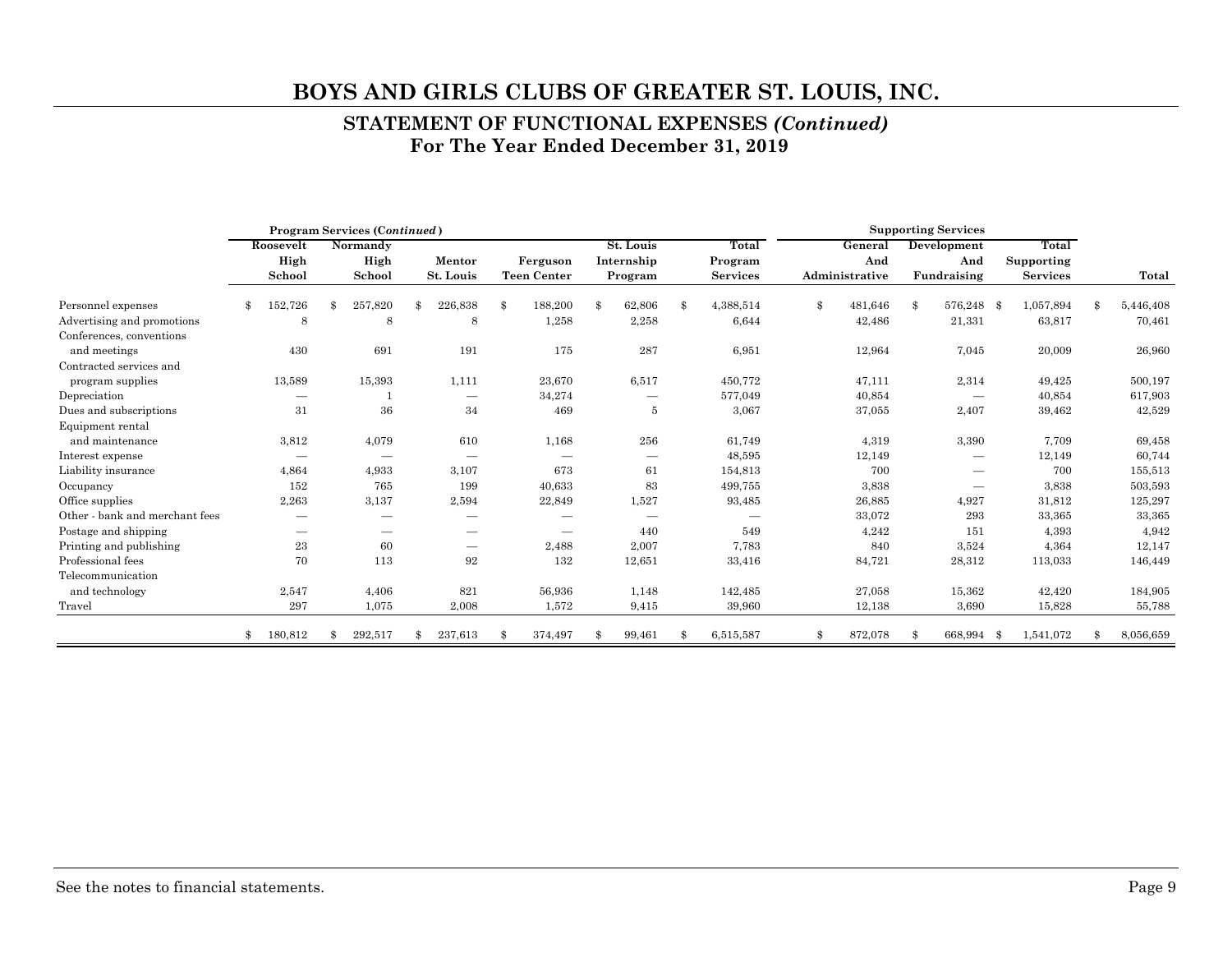# **BOYS AND GIRLS CLUBS OF GREATER ST. LOUIS, INC. STATEMENT OF CASH FLOWS**

|                                                                                  | <b>For The Years</b>      |                 |
|----------------------------------------------------------------------------------|---------------------------|-----------------|
|                                                                                  | <b>Ended December 31,</b> |                 |
|                                                                                  | 2020                      | $2019\,$        |
| <b>Cash Flows From Operating Activities</b>                                      |                           |                 |
| Increase in net assets                                                           | \$<br>659,624             | \$<br>3,317,993 |
| Adjustments to reconcile increase in net assets                                  |                           |                 |
| to net cash from operating activities:                                           |                           |                 |
| Depreciation                                                                     | 832,273                   | 617,903         |
| Paycheck Protection Program loan forgiveness                                     | (939, 034)                |                 |
| Realized and unrealized gains on investments                                     | (490, 960)                | (996, 810)      |
| Changes in assets and liabilities:                                               |                           |                 |
| Unconditional promises to give                                                   | 556,475                   | (92,093)        |
| Government contracts receivable                                                  | (543,605)                 | (72,095)        |
| Prepaid insurance                                                                | 4,460                     | 8,824           |
| Accounts payable and accrued expenses                                            | 16,499                    | 48,842          |
| <b>Net Cash Provided By Operating Activities</b>                                 | 95,732                    | 2,832,564       |
|                                                                                  |                           |                 |
| <b>Cash Flows From Investing Activities</b><br>Proceeds from sale of investments | 3,663,595                 | 6,437,912       |
| Purchases of investments                                                         |                           |                 |
|                                                                                  | (3, 397, 677)             | (3,004,376)     |
| Purchases of property and equipment                                              | (767, 731)                | (7, 259, 652)   |
| <b>Net Cash Used In Investing Activities</b>                                     | (501, 813)                | (3,826,116)     |
| <b>Cash Flows From Financing Activities</b>                                      |                           |                 |
| Payments on long-term debt                                                       | (295,000)                 | (1,003,421)     |
| Proceeds from long-term debt                                                     | 595,357                   | 1,930,861       |
| Proceeds from line of credit                                                     |                           | 450,000         |
| Payments on line of credit                                                       | (300,000)                 | (200,000)       |
| Paycheck Protection Program loan proceeds                                        | 939,034                   |                 |
| <b>Net Cash Provided By Financing Activities</b>                                 | 939,391                   | 1,177,440       |
|                                                                                  |                           |                 |
| Net Increase In Cash And Cash Equivalents                                        | 533,310                   | 183,888         |
| Cash And Cash Equivalents - Beginning Of Year                                    | 226,601                   | 42,713          |
| <b>Cash And Cash Equivalents - End Of Year</b>                                   | \$<br>759,911             | \$<br>226,601   |
|                                                                                  |                           |                 |
| <b>Supplemental Disclosure Of Cash Flow Information</b>                          |                           |                 |
| Interest paid                                                                    | \$<br>99,844              | \$<br>60,744    |
| Property and equipment purchases included in accounts payable                    | 180,985                   |                 |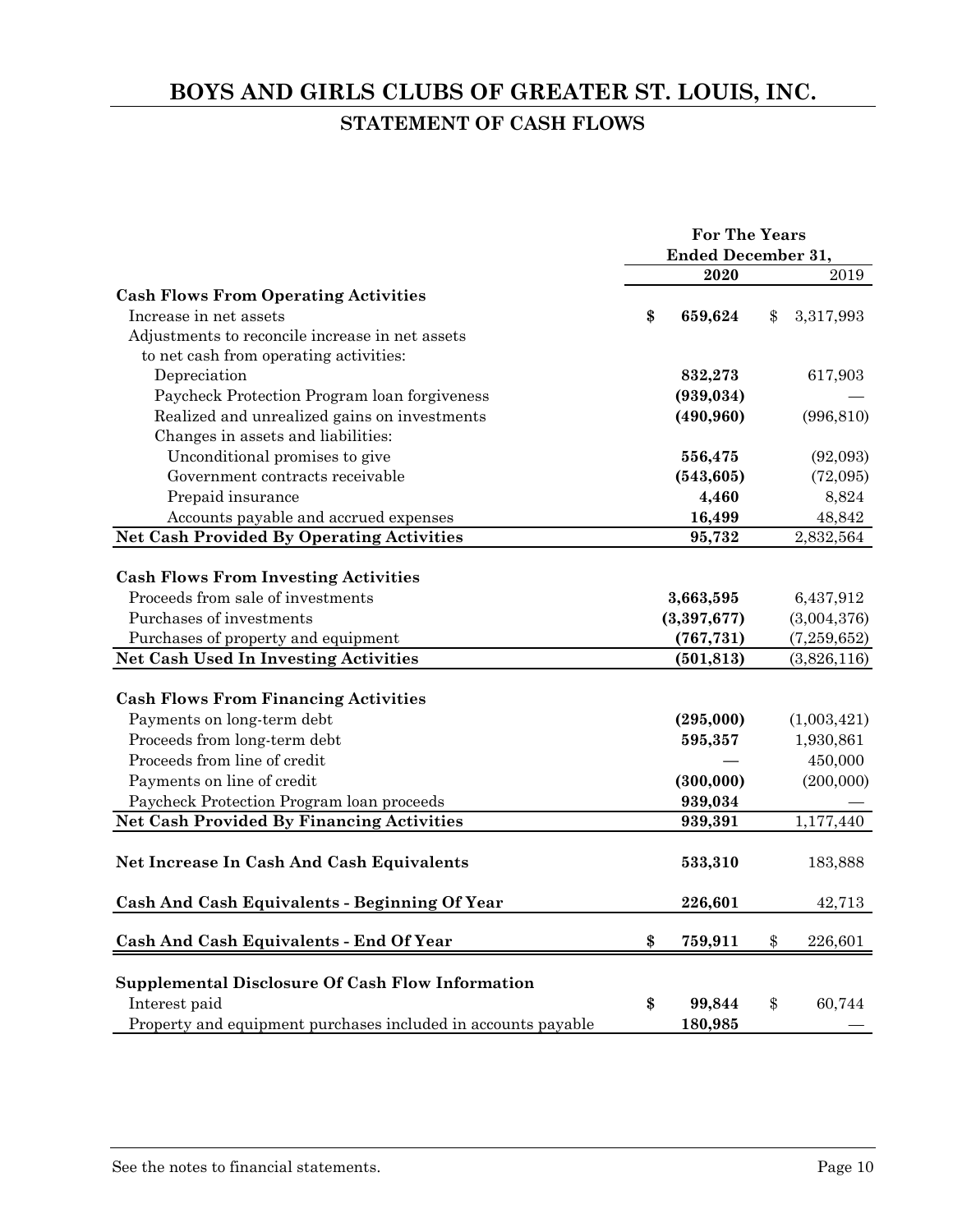**NOTES TO FINANCIAL STATEMENTS December 31, 2020 And 2019** 

## **1. Operations**

Boys and Girls Clubs of Greater St. Louis, Inc. (formerly known as Herbert Hoover Boys and Girls Club of St. Louis, Inc. d/b/a Boys and Girls Clubs of Greater St. Louis, Inc.) (the Organization) is a not-for-profit organization dedicated to providing recreational, athletic and educational facilities for youth in the metropolitan St. Louis area.

The Organization operates at several locations, three of which it owns. The Organization also has agreements with various school districts to offer programs. See full list of club locations and programs in Description of Program Services and Supporting Activities section of Note 2.

On December 7, 2020, the Organization entered into a Combination Agreement and Plan of Merger with Matthews Dickey Boys' & Girls' Club and MD Conversion Sub, LLC (Conversion Sub), a Missouri limited liability company and wholly-owned subsidiary of the Organization. The parties desire to convert Matthews Dickey Boys' & Girls' Club into a limited liability company that is wholly-owned and operated by the Organization. In order to accomplish the desired structure, the parties have decided that Matthews Dickey Boys' & Girls' Club will merge with and into the Conversion Sub, with Conversion Sub being the surviving entity. Effective January 1, 2021, Matthews Dickey Boys' & Girls' Club merged with and into Conversion Sub, and the separate corporate existence of Matthews Dickey Boys' & Girls' Club has ceased; and Conversion Sub is the surviving entity and shall continue its corporate existence as a Missouri limited liability company with the Organization as its sole Member.

# **2. Summary Of Significant Accounting Policies**

#### **Basis Of Accounting**

The accompanying financial statements of the Organization have been prepared on the accrual basis of accounting. Income is recognized when earned and expenses are recognized when incurred.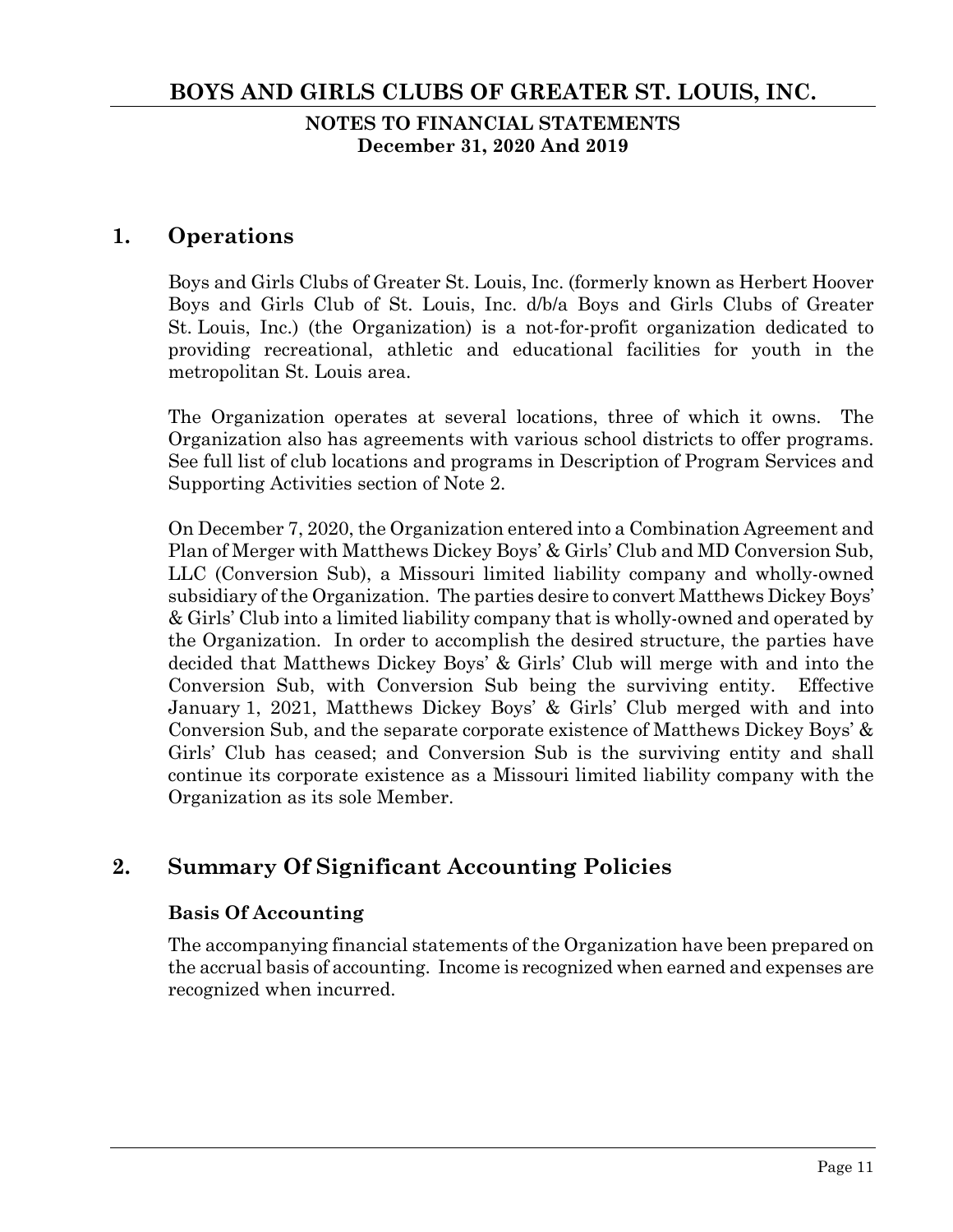Notes To Financial Statements *(Continued)*

#### **Basis Of Presentation**

The financial statement presentation follows the requirements of the Financial Accounting Standards Board (FASB) for Not-for-Profit Organizations by presenting assets and liabilities within similar groups and classifying them in ways that provide relevant information about their interrelationships, liquidity and financial flexibility. As a result, the Organization is required to report its financial position and activities according to the following two classes of net assets:

*Net Assets Without Donor Restrictions* represent those net assets that are not subject to donor-imposed stipulations and may be expended for any purpose in performing the primary objectives of the Organization. All contributions are considered to be without donor restrictions unless specifically restricted by the donor.

*Net Assets With Donor Restrictions* represent those net assets whose use has been limited by donor-imposed stipulations that either can be fulfilled or expire by the passage of time, as well as those net assets whose use has been limited by donor-imposed stipulations that will remain in effect in perpetuity.

#### **Estimates And Assumptions**

Management uses estimates and assumptions in preparing financial statements in conformity with accounting principles generally accepted in the United States of America. Those estimates and assumptions affect the reported amounts of assets and liabilities, the disclosure of contingent assets and liabilities and the reported revenues and expenses. Actual results could differ from those estimates. Material estimates that are particularly susceptible to significant change in the near term relate to the determination of the allowance for uncollectible receivables and promises to give.

## **Cash And Cash Equivalents**

The Organization considers all balances without donor restrictions held in checking accounts, savings accounts and short-term investment accounts with original maturity dates of three months or less to be cash equivalents.

The Organization maintains its cash and cash equivalents at several banks and with several investment managers. At various times throughout the year, bank deposits may exceed federally insured limits. In addition, some cash equivalents consist of money market funds, which are not covered by the Federal Deposit Insurance Corporation (FDIC) but are covered by Securities Investor Protection Corporation (SIPC) insurable limits.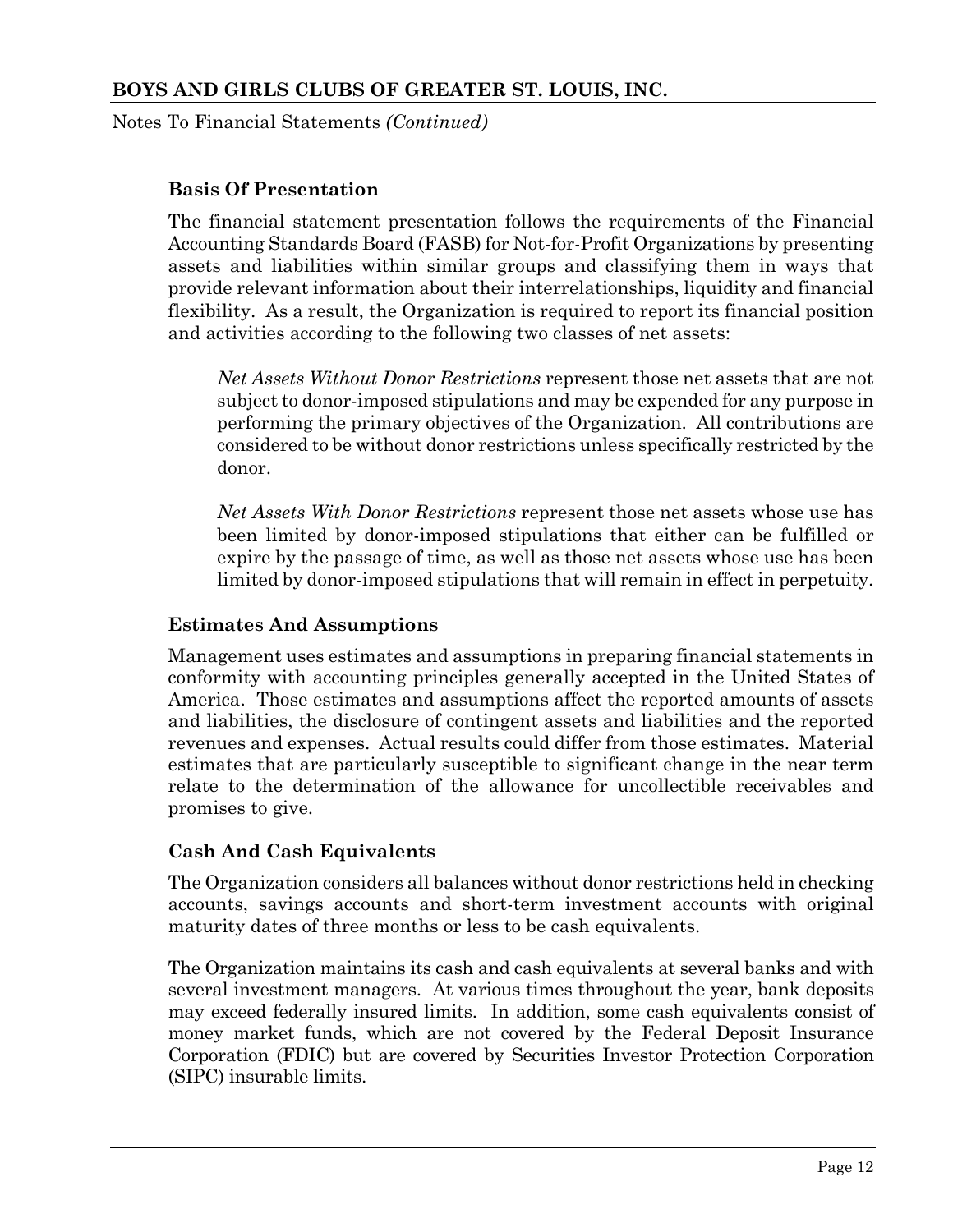Notes To Financial Statements *(Continued)*

#### **Investments**

Investments are reported at fair value based on quoted prices in active markets for identical assets (Level 1) or on significant other observable inputs (Level 2) as described in Note 4. Gains or losses on sales of investments are determined on a specific cost identification method. Unrealized gains and losses are determined based on year-end fair value fluctuations. All investment income is reported as increases or decreases in net assets without donor restrictions unless a donor or law restricts the use of the income.

Investment securities are exposed to various risks such as interest rate, market and credit risks. Due to the level of risk associated with certain investment securities, it is at least reasonably possible that changes in the values of investment securities will occur in the near term and such changes could materially affect the amounts reported in the statement of financial position.

## **Fair Value Of Financial Instruments**

Various methods and assumptions are used to estimate the fair value of each class of financial instruments. Cash and cash equivalents are valued at their carrying amount due to their short maturities. Investments are reported at fair value based on quoted market prices or other significant inputs.

#### **Government Contracts Receivable**

Government contracts receivable are stated at the amount management expects to collect from outstanding balances. Management provides for probable uncollectible amounts through a charge to earnings and a credit to a valuation allowance based on its assessment of the current status of individual accounts. Balances that are still outstanding after management has used reasonable collection efforts are written off through a charge to the valuation allowance and a credit to accounts receivable. Management has determined that no valuation allowance is necessary for government contracts receivable as of December 31, 2020 or 2019.

#### **Unconditional Promises To Give**

Unconditional promises to give in future periods are recognized as support in the period in which the promises are received. Conditional promises to give, that is, those with a measurable performance or other barrier, are not recognized until conditions on which they depend on have been met.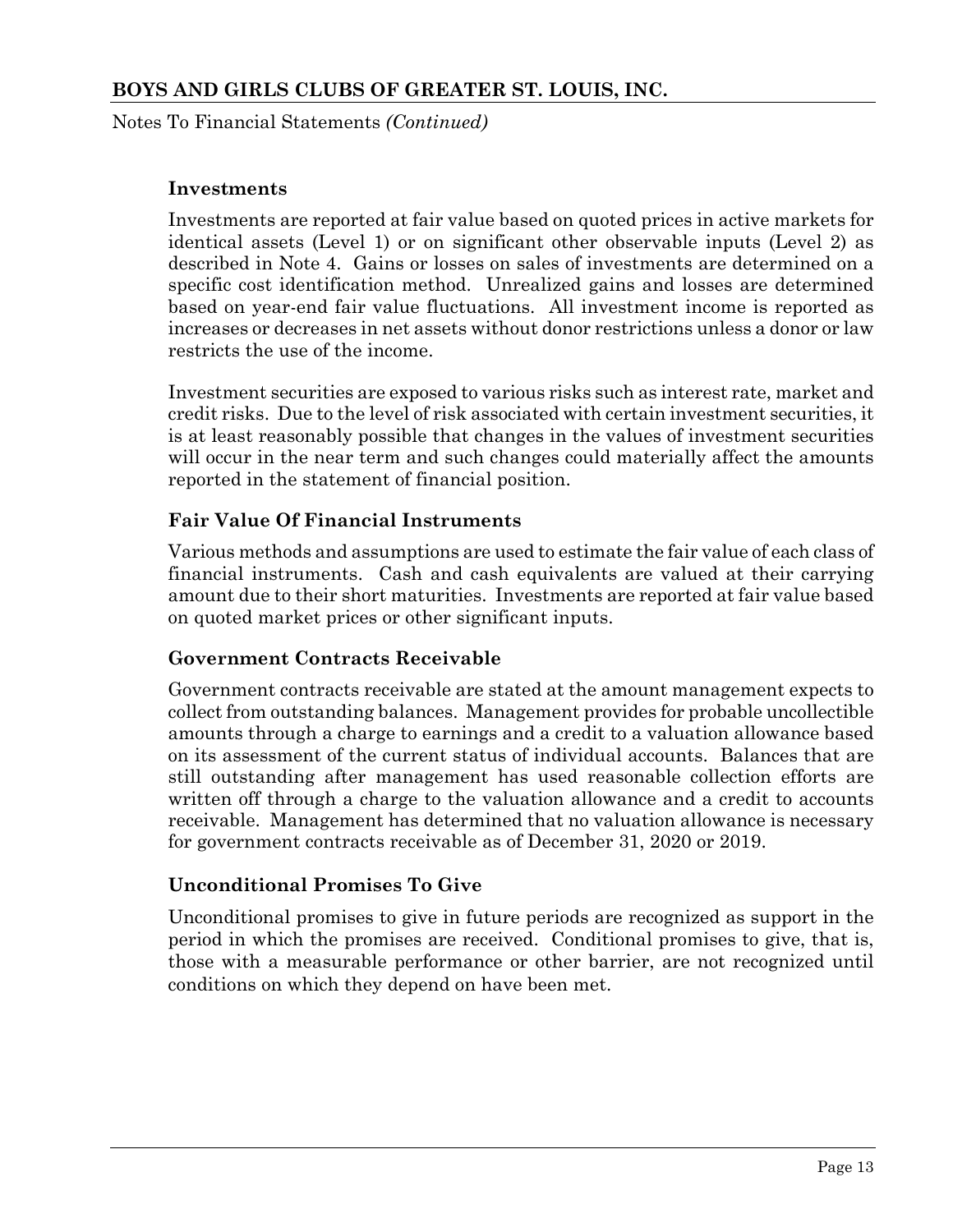Notes To Financial Statements *(Continued)*

The Organization provides an allowance for uncollectible promises equal to the estimated collection losses that will be incurred in the collection of all unconditional promises to give. The estimated losses are based on historical collection experience coupled with a review of the current status of the existing promises to give. Management provides for probable uncollectible amounts through a charge to expense and a credit to a valuation allowance based on its assessment of the current status of individual balances. The balances that are still outstanding after management has used reasonable collection efforts are written off through a charge to the valuation allowance and a credit to the receivable. As of December 31, 2020 and 2019, no allowance was deemed necessary by management.

#### **Property And Equipment**

Property and equipment are carried at cost, if purchased, or at fair value, if donated, less accumulated depreciation computed using the straight-line method over periods ranging from 3 to 40 years.

Repairs and maintenance are charged to expense when incurred. Expenditures in excess of \$2,500 for major renewals and betterments that extend the useful life of an asset are capitalized. When assets are retired or otherwise disposed of, the cost and related accumulated depreciation is removed from the accounts and the gain or loss, if any, is included in the statement of activities.

#### **Paycheck Protection Program Loan**

The Organization received a loan that was part of the Paycheck Protection Program (PPP) established under the Coronavirus Aid, Relief, and Economic Security Act (CARES Act) and administered by the U.S. Small Business Administration (SBA). In accordance with the requirements of the CARES Act, the Organization used the proceeds from the loan exclusively for qualified expenses under the PPP, mainly payroll costs, as further detailed in the CARES Act and applicable guidance issued by the SBA. The Organization considers the PPP loan to be debt, subject to the provisions of Financial Accounting Standards Board (FASB) Accounting Standards Codification (ASC) 470, *Debt*.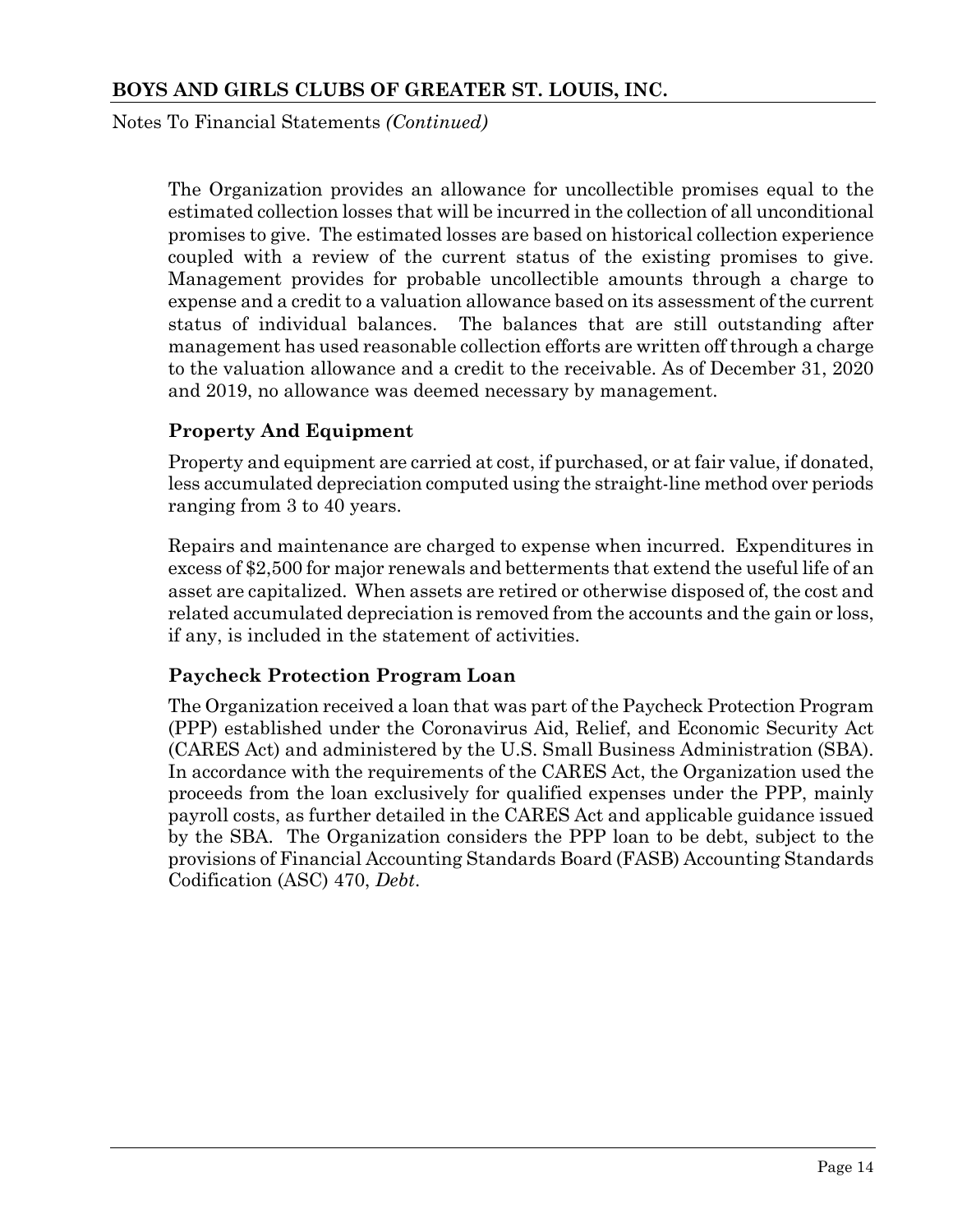Notes To Financial Statements *(Continued)*

## **Revenue And Revenue Recognition**

Disclosures about the nature, amount, timing and uncertainty of revenue and cash flows arising from revenue streams that fall under *Revenue from Contracts with Customers (Topic 606)* are as follows:

*Membership Fees* - Membership fees for access to the Organization's support services, which include admittance into the facility, access to technology resources, and access to sports and recreational activities, which are nonrefundable, are recognized over the membership period of twelve consecutive months. Memberships are utilized for access to the Organization's support services, and as such, performance obligations include ensuring the Organization has educators and other resources available over time in order to have activities for which individuals who pay such fees are participating.

*Program Fees* - The Organization generates revenue from registration fees for after-school, teen, and summer programs, which are nonrefundable. Program fees are considered exchange transactions by nature and are recognized over the period the activity is provided.

*Miscellaneous Income* - Includes facility rentals, vending machine revenue, and other revenues, which are recognized at the time of sale or the time of the event/activity.

Overall economic conditions can impact the nature, timing, and uncertainty of the Organization's revenues and cash flows.

The Organization has additional revenue streams that are not within the scope of *Revenue from Contracts with Customers (Topic 606):*

*Contribution*s *and grants*, including unconditional promises to give, are classified as support with donor restrictions if they are received with donor stipulations that limit the use of the donated assets. When a donor restriction expires, that is, when a stipulated time restriction ends or purpose restriction is accomplished, net assets with donor restrictions are reclassified to net assets without donor restrictions and reported in the statement of activities as net assets released from restrictions.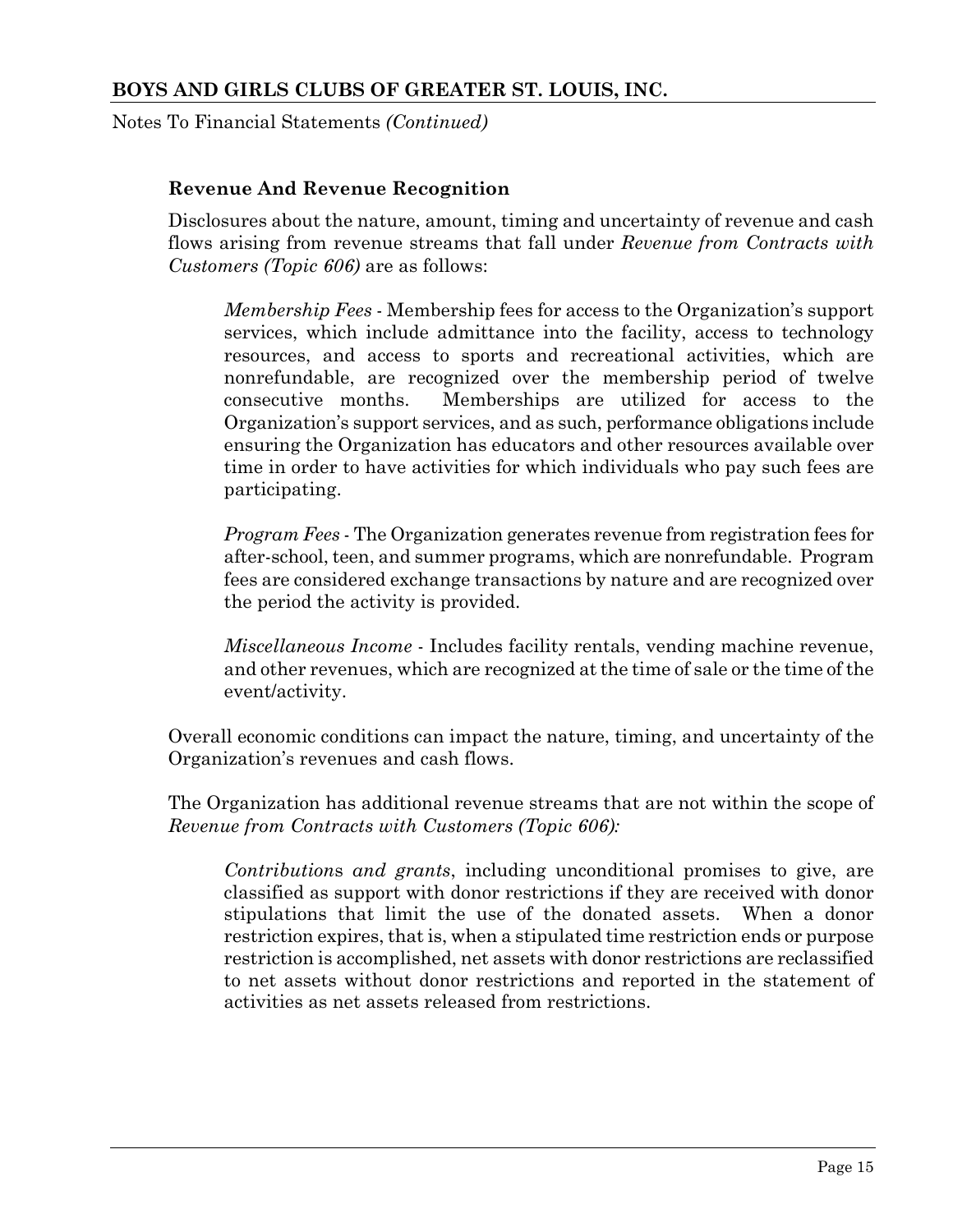Notes To Financial Statements *(Continued)*

The Organization reports gifts of land and equipment as support without donor restrictions unless explicit donor stipulations specify how the donated assets must be used. Gifts of long-lived assets with explicit restrictions that specify how the assets are to be used and gifts of cash or other assets that must be used to acquire long-lived assets are reported as support with donor restrictions. The Organization reports expirations of donor restrictions when the donated or acquired long-lived assets are placed in service.

The Organization receives some contributions, which are conditioned upon certain performance requirements and/or the incurrence of allowable qualifying expenses. Amounts received are recognized as contribution revenue when the Organization has incurred expenditures in compliance with specific contract or grant provisions. Any amounts received prior to incurring qualifying expenditures would be reported as refundable advances in the statement of financial position. The Organization had conditional contributions of \$914,121 and \$819,542 that have not been recognized at December 31, 2020 and 2019, respectively, because qualifying expenditures have not yet been incurred. At December 31, 2020 and 2019, government contracts receivable in the statement of financial position include \$783,675 and \$240,070, respectively, of qualifying expenditures that have been incurred, but not yet reimbursed to the Organization.

#### **Net Asset Releases**

The Organization has adopted the policy of reporting net assets released from restrictions upon completion of the donor purpose restriction, regardless of whether the related cash has been received.

#### **Donated Property, Services And Materials**

Various equipment, services and materials are donated to the Organization. Donated equipment, certain donated professional services and donated materials are recorded as contributions at their estimated fair value on the dates of the contributions. No donated services, materials, or equipment were received in 2020 or 2019.

From time to time, the Organization receives donated goods that it passes along to its members, but would not otherwise purchase. The Organization is not the ultimate beneficiary of these donated goods; therefore, revenue is not recorded. In addition, a substantial number of other volunteers have donated their time to the Organization's program services and fundraising activities. This volunteer time has not been recorded because it does not meet the criteria for recognition under generally accepted accounting principles.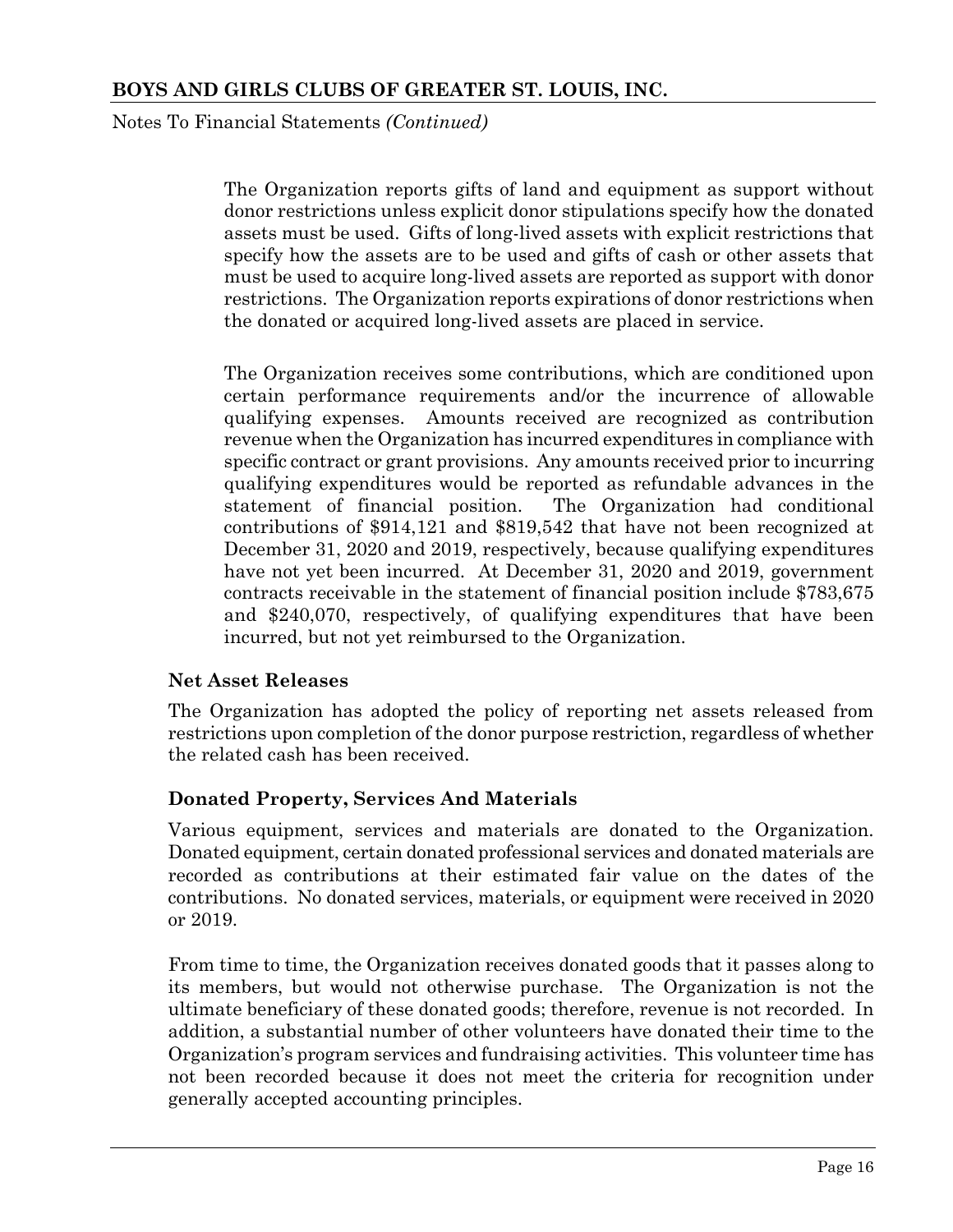Notes To Financial Statements *(Continued)*

## **Description Of Program Services And Supporting Activities**

The following program services and supporting activities are included in the accompanying financial statements:

#### Herbert Hoover Club

The Herbert Hoover Club (HHC) is our original facility located in North St. Louis City. HHC serves approximately 1,700 youth annually. The 78,000 square-foot state licensed facility houses a comprehensive Dental Clinic, Emerson Technology Center, Learning Center, MJL Aquatics Center, All-Star Baseball Field, art room, game room, teen center, performing arts studio, football field, fitness center and the administrative offices of the Club.

#### Adams Park Club

The Adams Park Club (APC) began operating in 2007 in South City at the Adams Park Community Center. APC serves approximately 600 youth annually. Located in the Forest Park Southeast neighborhood, the 21,348 square-foot state licensed center offers organized sports, fitness and recreation activities as well as teen and education programs.

#### South East Middle School Club

The Club's first school-based location, the South East Middle School Club (SMSC), which is located in the Hazelwood School District in the Spanish Lake area, opened in 2008. This site serves approximately 440 youth annually. SMSC operates five days a week. It is a partnership with Hazelwood School District and St. Louis County and shares a gymnasium, performance stage, library, technology center, cafeteria, art room and game room with the school.

#### Hazelwood East High School

Thanks to a 21st Century CCLC grant, a Project Learn PLUS program at Hazelwood East High School opened in 2017. This program offers a wide range of high energy activities designed to improve student academic achievement and address the multiple needs and interests of children and families. Members of the program receive homework assistance, access to a social worker and guidance counselor, college and career prep, tutoring, ACT prep, engage in sports and music activities and more.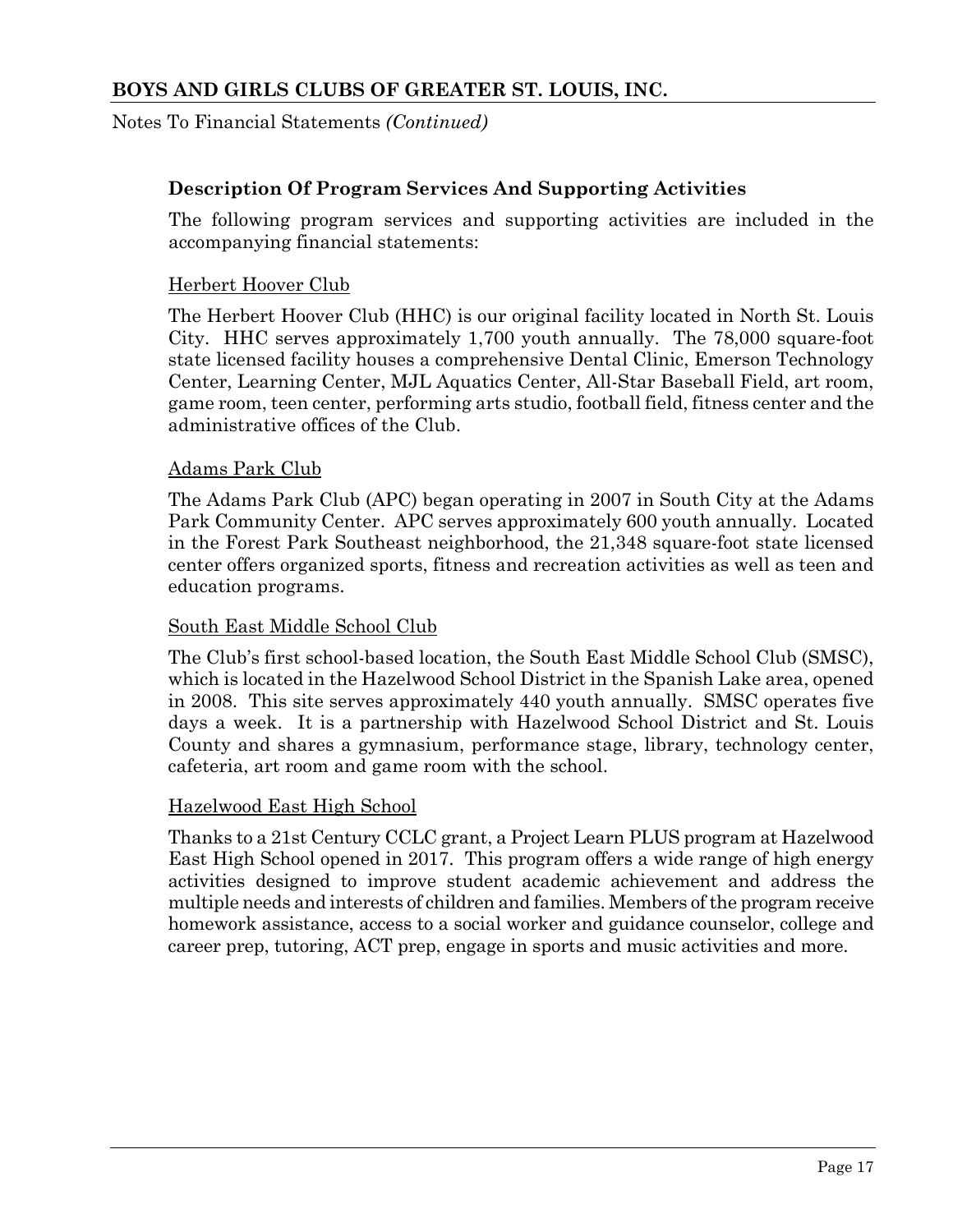Notes To Financial Statements *(Continued)*

## Hazelwood Elementary School Club

Hazelwood Elementary School Club, formerly Grannemann Elementary School Club, opened in the summer of 2013 and strengthened our partnerships with both the Hazelwood School District and the Spanish Lake community. This site serves approximately 295 youth annually. Hazelwood Elementary School Club operates five days a week, sharing a library, cafeteria, computer lab and gymnasium with Grannemann Elementary School. Hazelwood Elementary School Club provides educational, recreational, and social activities.

#### O'Fallon Park Club

O'Fallon Park Club (OFPC) located in North City opened in February of 2013 and is in partnership with the YMCA of Greater St. Louis and the City of St. Louis Department of Parks, Recreation and Forestry. This site serves approximately 770 youth annually. OFPC offers a select number of programs and operates 48 weeks a year, five days a week. The 79,000 square foot facility has a full-size double gymnasium - 12 basketball hoops plus volleyball nets, fitness center, elevated running/walking track, Teen Hub/game room, computer lab, 3 multipurpose rooms, classroom space, and indoor and outdoor pools.

#### Ferguson Middle School Club

Ferguson Middle School Club (FMSC) opened in the summer of 2015 to serve youth in Ferguson. This site serves approximately 690 youth annually. FMSC operates five days per week and is open year-round, offering both an after-school program and summer day camp. In partnership with the Ferguson-Florissant School District, the Club shares two gymnasiums, cafeteria, library, technology center, and offers a teen center with a fully operating music production studio. During 2019, this Club was closed.

#### Riverview Gardens Club

Riverview Gardens Club (RVGC) opened in the summer of 2016 and established our new partnerships with the Riverview Gardens School District and the community surrounding Highland Elementary School where the Club is located. This site serves approximately 235 youth annually. RVGC operates five days a week, sharing classroom space, a music room, cafeteria, a computer lab and gymnasium to provide educational, recreational, and social activities.

#### Lee Hamilton Elementary School Club

Lee Hamilton Elementary School Club (LHESC) opened in the fall of 2016 to serve elementary school youth in the Ferguson-Florissant School District. This site serves approximately 65 youth annually. LHESC operates five days per week and is open year-round, offering after-school and summer day camp. Sharing classroom space, the cafeteria and gymnasium, LHESC provides educational, recreational, and social activities. During 2020, LHESC was closed.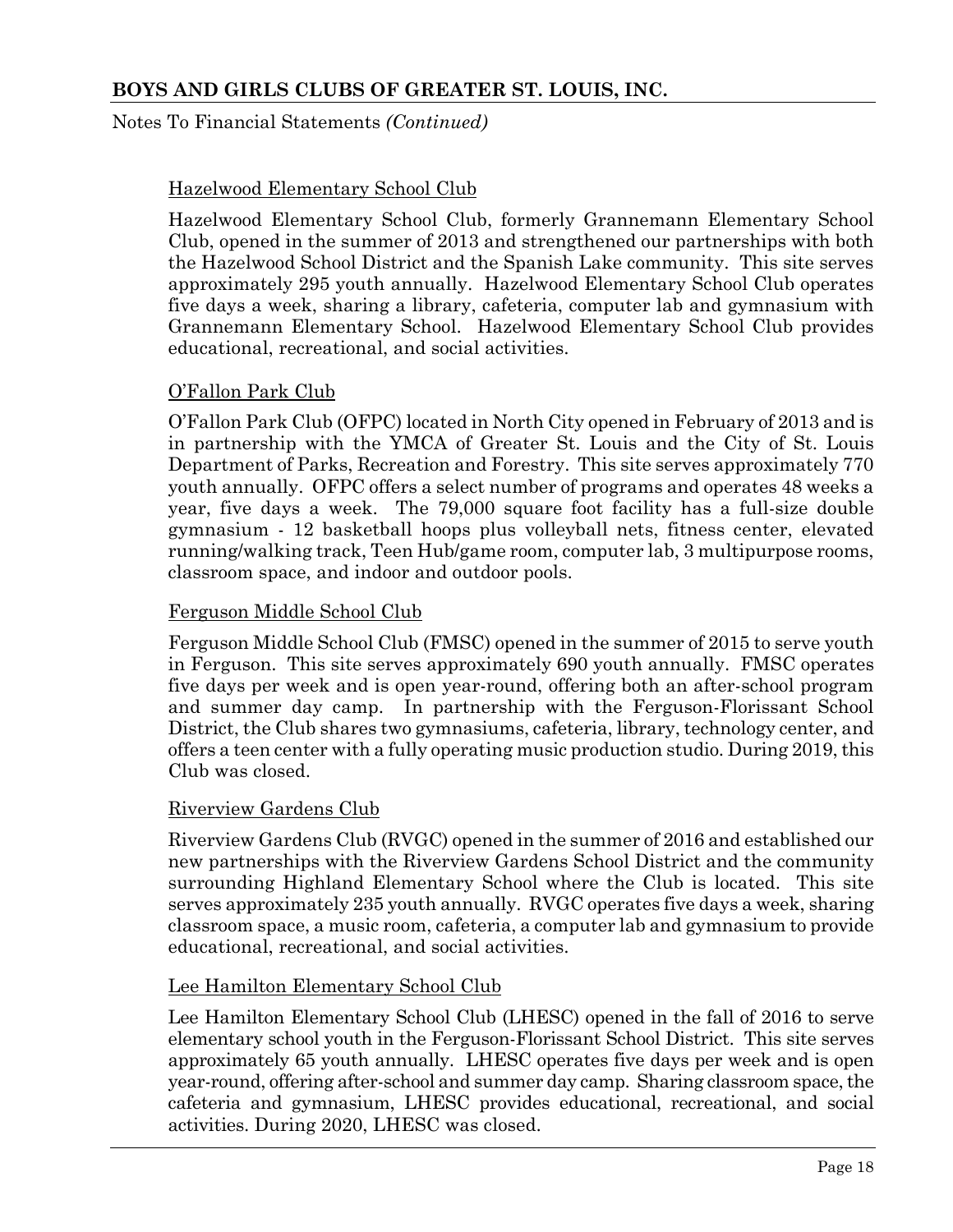Notes To Financial Statements *(Continued)*

#### Roosevelt High School

The BE GREAT: Graduate program is offered at Roosevelt High School beginning in 2017. This program is a comprehensive, targeted dropout prevention intervention designed to enhance youths' engagement with learning by providing consistent support from caring and trusted adults to develop the academic, emotional and social skills necessary to achieve academic success.

#### Normandy High School

The BE GREAT: Graduate program is offered at Normandy High School beginning in 2017. This program is a comprehensive, targeted dropout prevention intervention designed to enhance youths' engagement with learning by providing consistent support from caring and trusted adults to develop the academic, emotional and social skills necessary to achieve academic success.

#### Mentor St. Louis

Mentor St. Louis (MSL) was founded in 1995 and matches caring adults with elementary school children to enhance literacy and reading skills, trigger discussions, creative thinking and build students' self-esteem. Annually, over 200 mentors through the Club's Mentor St. Louis Program mentor more than 300 elementary school-age members at five St. Louis Public Schools.

#### Ferguson Teen Center

Ferguson Teen Center (FTC) opened in the fall of 2019 and serves teens ages 12-18, giving them a safe environment structured around responsibility, belonging, and leadership modeling. This program has an emphasis on health & wellness, education & workforce development and leadership & civic engagement.

#### St. Louis Internship Program

The goal of the St. Louis Internship Program (SLIP) is to provide hope and opportunity for high school students through paid summer internships, intensive employability training, and year-round college and career planning. SLIP works in partnership with businesses and community organizations, to build the St. Louis community by developing motivated, well-trained, and talented youth for the workforce.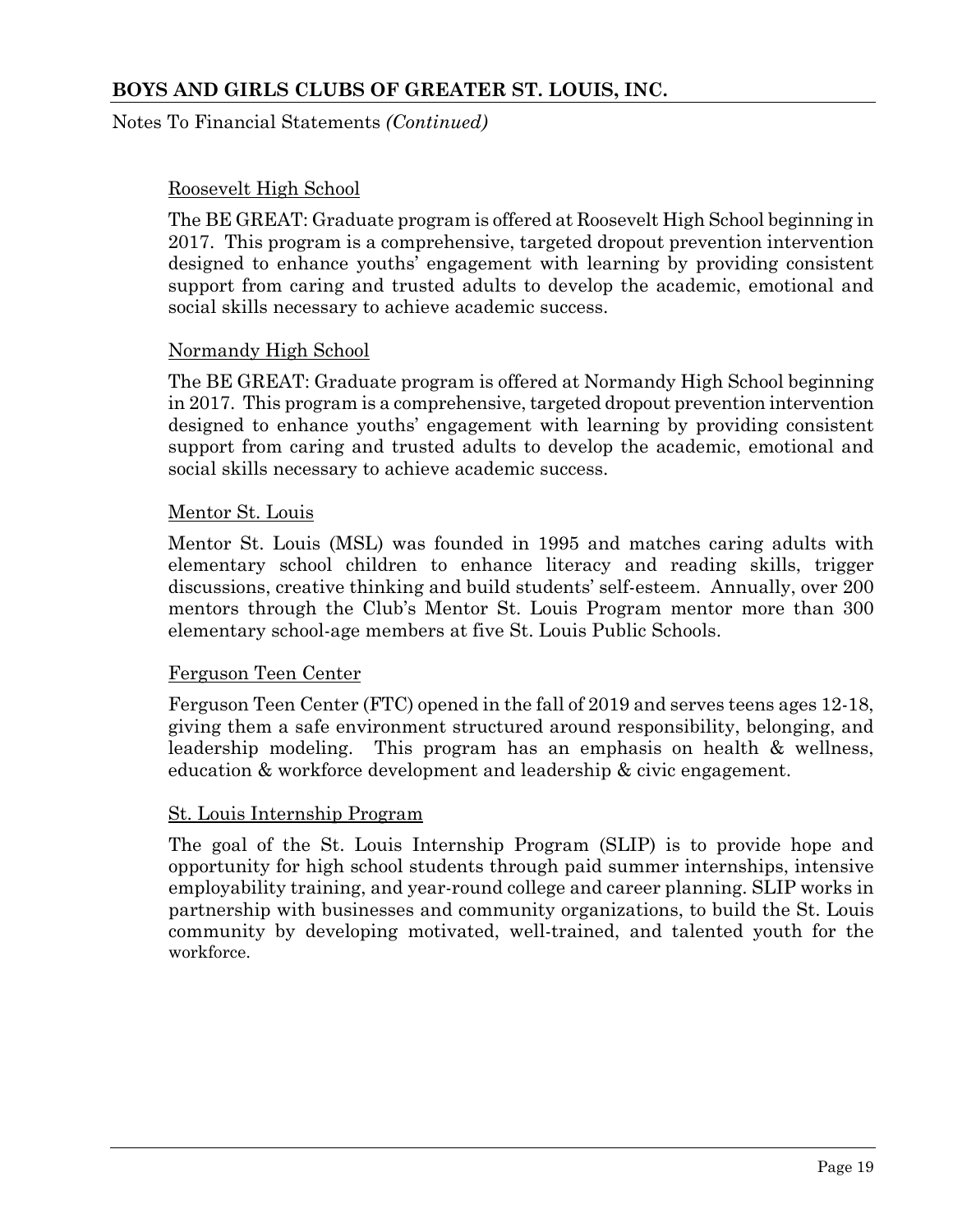Notes To Financial Statements *(Continued)*

#### General And Administrative

General and administrative includes the functions necessary to maintain an equitable employment program, ensure an adequate working environment, provide coordination and articulation of the Organization's program strategy, secure proper administrative functioning of the Board of Directors, maintain competent legal services for the program administration of the Organization, and manage the financial and budgetary responsibilities of the Organization.

#### Development And Fundraising

The development and fundraising function provides the structure necessary to encourage and secure private financial support from individuals, foundations and corporations, as well as support from local, state, and federal government agencies.

#### **Functional Expense Allocation**

The statement of functional expenses presents expenses by function and natural classification. Expenses directly attributable to a specific functional area of the Organization are reported as specific to that functional area. Expenses that benefit multiple functional or program areas have been allocated across programs and other supporting services based on time studies and estimated direct usage based on check request coding.

See summary below for specific allocation methods used for various expenses:

| <b>Natural Category</b>                  | Method                                 |
|------------------------------------------|----------------------------------------|
| Personnel expenses                       | Time studies                           |
| Contracted services and program supplies | Direct charge and check request coding |
| Occupancy                                | Direct charge and check request coding |
| Professional fees                        | Direct charge and check request coding |
| Depreciation                             | Direct charge and check request coding |

#### **Tax Status**

The Organization constitutes a qualified not-for-profit organization under Section 501(c)(3) of the Internal Revenue Code and is, therefore, exempt from federal income taxes. The Organization has a policy to evaluate tax positions, which may be considered uncertain and has determined that no uncertain tax positions exist as of December 31, 2020.

#### **Subsequent Events**

Management has evaluated subsequent events through the date the financial statements were available for issue, which is the date of the Independent Auditors' Report.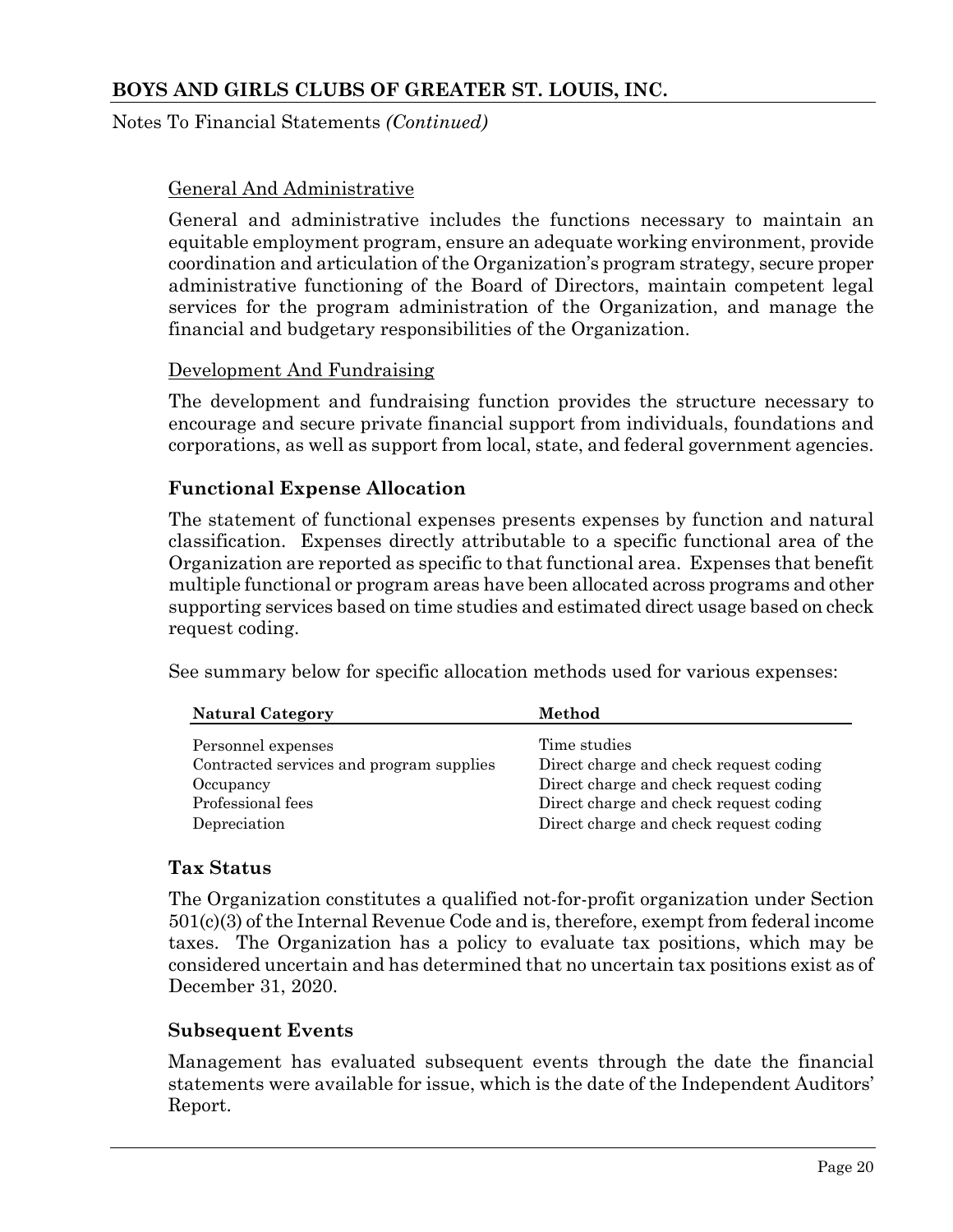Notes To Financial Statements *(Continued)*

## **3. Investments**

Investments consist of:

|                                                                     |                                       | 2020 |                                 | 2019 |                                 |      |                                 |
|---------------------------------------------------------------------|---------------------------------------|------|---------------------------------|------|---------------------------------|------|---------------------------------|
|                                                                     |                                       | Fair |                                 |      |                                 | Fair |                                 |
|                                                                     | Cost                                  |      | Value                           |      | Cost                            |      | Value                           |
| Cash and cash equivalents<br>Mutual funds<br>Government obligations | \$<br>118,774<br>3,167,300<br>427,381 | \$   | 118,774<br>3,490,054<br>445,335 | \$   | 137,917<br>3,084,163<br>573,950 | \$   | 137,917<br>3,241,438<br>595,231 |
| Corporate bonds<br>Corporate stocks                                 | 241,855<br>2,921,245                  |      | 263,283<br>4,304,928            |      | 168,093<br>3,264,774            |      | 182,599<br>4,240,147            |
|                                                                     | \$<br>6,876,555                       | \$   | 8,622,374                       |      | 7,228,897                       | ¢    | 8,397,332                       |

For the years ended December 31, 2020 and 2019, unrealized gains of \$462,288 and \$1,018,274, respectively, were recorded to adjust investments to fair value. For the years ended December 31, 2020 and 2019, realized gains of \$28,672 and realized losses of \$21,464, respectively, were recorded from the sale of investments.

Investments are classified in several funds as follows:

|                                     | 2020            | 2019      |
|-------------------------------------|-----------------|-----------|
| Amberg Fund                         | \$<br>1,228,451 | 1,154,662 |
| Endowment                           |                 |           |
| Perpetual in nature                 | 5,258,150       | 5,258,150 |
| Unappropriated earnings             | 1,287,686       | 891,890   |
| Other funds and general investments | 848,087         | 1,092,630 |
|                                     |                 |           |
|                                     | 8,622,374       | 8,397,332 |

# **4. Fair Value**

The Organization accounts for certain investments at fair value as required by generally accepted accounting principles. Fair value is defined as the exchange price that would be received for an asset or paid to transfer a liability (an exit price) in the principal or most advantageous market for the asset or liability in an orderly transaction between market participants on the measurement date. The valuation techniques are required to maximize the use of observable inputs and minimize the use of unobservable inputs.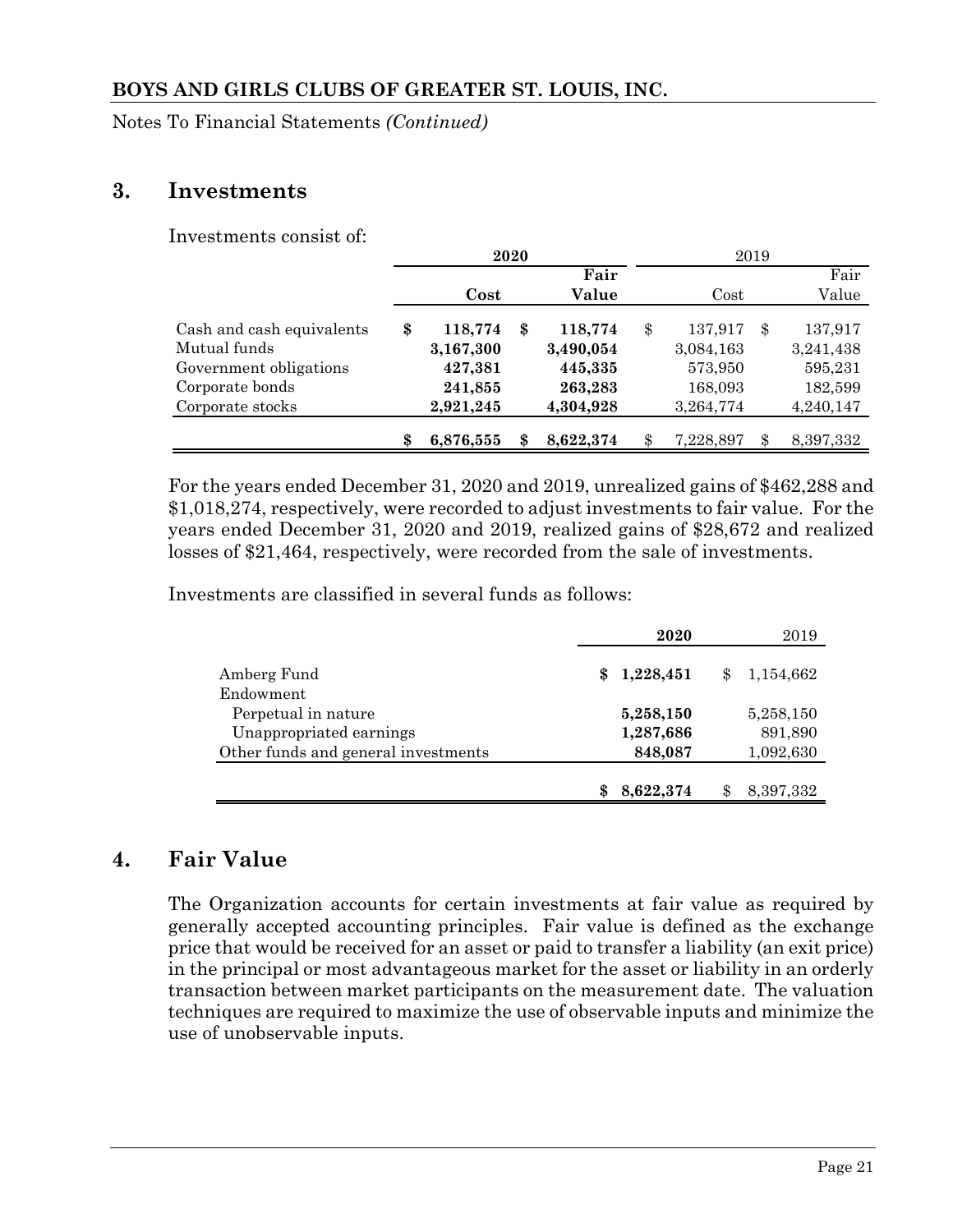Notes To Financial Statements *(Continued)*

There are three general valuation techniques that may be used to measure fair value, as described below:

- Market approach Uses prices and other relevant information generated by market transactions involving identical or comparable asset or liabilities.
- Cost approach Based on the amount that currently would be required to replace the service capacity of an asset.
- Income approach Uses valuation techniques to convert future amounts to a single present amount based on current market expectations about the future amounts.

Investments measured and reported at fair value are classified and disclosed in one of the following three categories:

- *Level 1* Quoted prices that are readily available in active markets/exchanges for identical investments.
- *Level 2* Pricing inputs other than quoted prices included within Level 1 that are observable for the investment, either directly or indirectly.
- *Level 3* Significant pricing inputs that are unobservable for the investment and includes investments for which there is little, if any, market activity for the investment.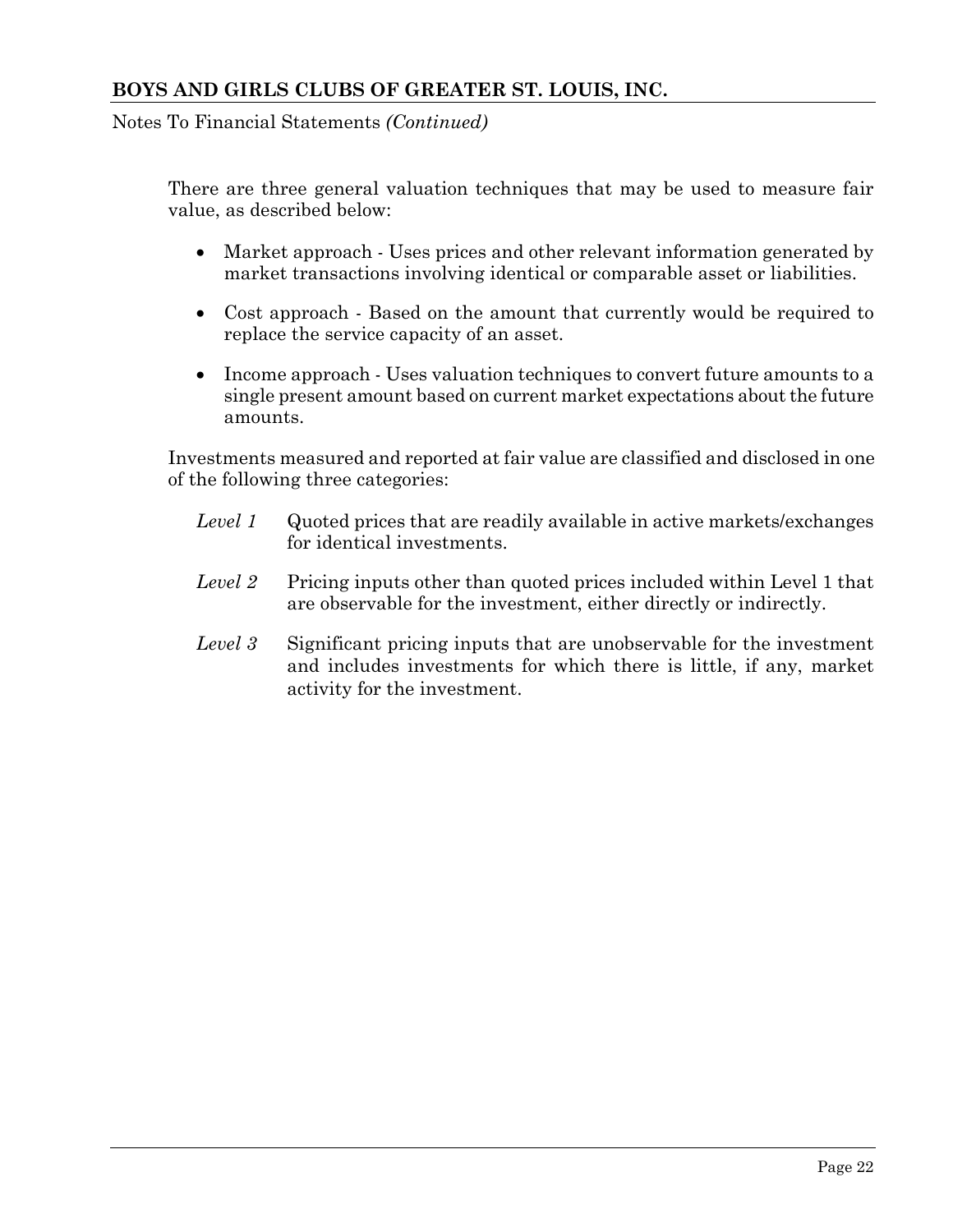#### Notes To Financial Statements *(Continued)*

The following are the major categories of assets measured at fair value on a recurring basis at December 31, 2020 and 2019:

|                              | December 31, 2020 |             |    |         |         |  |    |             |  |
|------------------------------|-------------------|-------------|----|---------|---------|--|----|-------------|--|
| Description                  | Level 1           |             |    | Level 2 | Level 3 |  |    | Total       |  |
|                              |                   |             |    |         |         |  |    |             |  |
| Money market funds           | \$                | 118,774     | \$ |         | \$      |  | \$ | 118,774     |  |
| Common stocks                |                   |             |    |         |         |  |    |             |  |
| Financial services           |                   | 698,734     |    |         |         |  |    | 698,734     |  |
| Materials/consumer goods     |                   | 843,063     |    |         |         |  |    | 843,063     |  |
| Technology                   |                   | 1,065,425   |    |         |         |  |    | 1,065,425   |  |
| Industrial                   |                   | 397,766     |    |         |         |  |    | 397,766     |  |
| Healthcare                   |                   | 635,020     |    |         |         |  |    | 635,020     |  |
| Communication                |                   | 477,871     |    |         |         |  |    | 477,871     |  |
| Energy                       |                   | 152,607     |    |         |         |  |    | 152,607     |  |
| Real estate                  |                   | 34,442      |    |         |         |  |    | 34,442      |  |
| Mutual funds                 |                   |             |    |         |         |  |    |             |  |
| Small-cap blend              |                   | 183,028     |    |         |         |  |    | 183,028     |  |
| Small-cap growth             |                   | 167,318     |    |         |         |  |    | 167,318     |  |
| Mid-cap growth               |                   | 228,885     |    |         |         |  |    | 228,885     |  |
| Mid-cap blend                |                   | 251,411     |    |         |         |  |    | 251,411     |  |
| Intermediate - core plus     |                   | 509,479     |    |         |         |  |    | 509,479     |  |
| Short term bond              |                   | 393,694     |    |         |         |  |    | 393,694     |  |
| Diversified emerging markets |                   | 1,756,239   |    |         |         |  |    | 1,756,239   |  |
| Government obligations       |                   |             |    | 445,335 |         |  |    | 445,335     |  |
| Corporate bonds              |                   |             |    | 263,283 |         |  |    | 263,283     |  |
|                              |                   |             |    |         |         |  |    |             |  |
| Total Investments            |                   | \$7,913,756 | \$ | 708,618 | \$      |  |    | \$8,622,374 |  |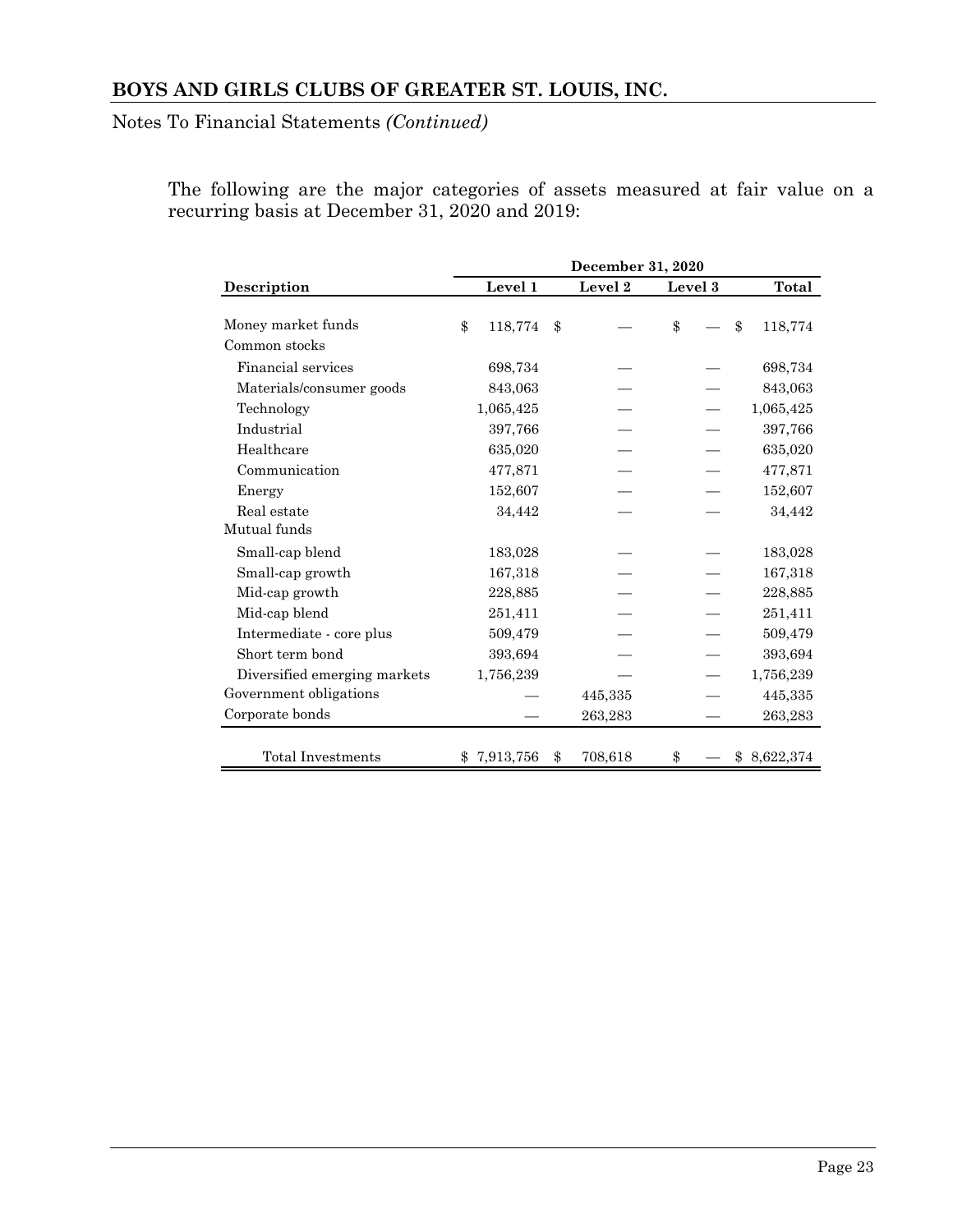Notes To Financial Statements *(Continued)*

|                              | December 31, 2019 |             |    |         |         |  |    |             |  |
|------------------------------|-------------------|-------------|----|---------|---------|--|----|-------------|--|
| Description                  | Level 1           |             |    | Level 2 | Level 3 |  |    | Total       |  |
| Money market funds           | \$                | 137,917     | \$ |         | \$      |  | \$ | 137,917     |  |
| Common stocks                |                   |             |    |         |         |  |    |             |  |
| Financial services           |                   | 838,813     |    |         |         |  |    | 838,813     |  |
| Materials/consumer goods     |                   | 874,671     |    |         |         |  |    | 874,671     |  |
| Technology                   |                   | 819,820     |    |         |         |  |    | 819,820     |  |
| Industrial                   |                   | 425,898     |    |         |         |  |    | 425,898     |  |
| Healthcare                   |                   | 460,608     |    |         |         |  |    | 460,608     |  |
| Communication                |                   | 464,214     |    |         |         |  |    | 464,214     |  |
| Energy                       |                   | 314,207     |    |         |         |  |    | 314,207     |  |
| Real estate                  |                   | 41,916      |    |         |         |  |    | 41,916      |  |
| Mutual funds                 |                   |             |    |         |         |  |    |             |  |
| Small-cap blend              |                   | 146,066     |    |         |         |  |    | 146,066     |  |
| Small-cap growth             |                   | 148,204     |    |         |         |  |    | 148,204     |  |
| Mid-cap growth               |                   | 224,543     |    |         |         |  |    | 224,543     |  |
| Mid-cap blend                |                   | 220,521     |    |         |         |  |    | 220,521     |  |
| Intermediate - core plus     |                   | 403,702     |    |         |         |  |    | 403,702     |  |
| Short term bond              |                   | 311,126     |    |         |         |  |    | 311,126     |  |
| Diversified emerging markets |                   | 1,787,276   |    |         |         |  |    | 1,787,276   |  |
| Government obligations       |                   |             |    | 595,231 |         |  |    | 595,231     |  |
| Corporate bonds              |                   |             |    | 182,599 |         |  |    | 182,599     |  |
| Total Investments            |                   | \$7,619,502 | \$ | 777,830 | \$      |  |    | \$8,397,332 |  |

At December 31, 2020 and 2019, the Level 2 assets utilize the following valuation techniques and inputs:

*Government Obligations:* The fair value of investments in government agency obligations is primarily determined using techniques consistent with the income approach. Significant observable inputs to the income approach include data points for benchmark constant maturity curves and spreads.

*Corporate Bonds:* The fair value of investments in U.S. and international corporate bonds is primarily determined using techniques that are consistent with the market approach. Significant observable inputs include benchmark yields, reported trades, observable broker-dealer quotes, issuer spreads, and security specific characteristics, such as early redemption options.

During 2020 and 2019, there were no changes in the methods or assumptions utilized to derive the fair value of the Organization's assets.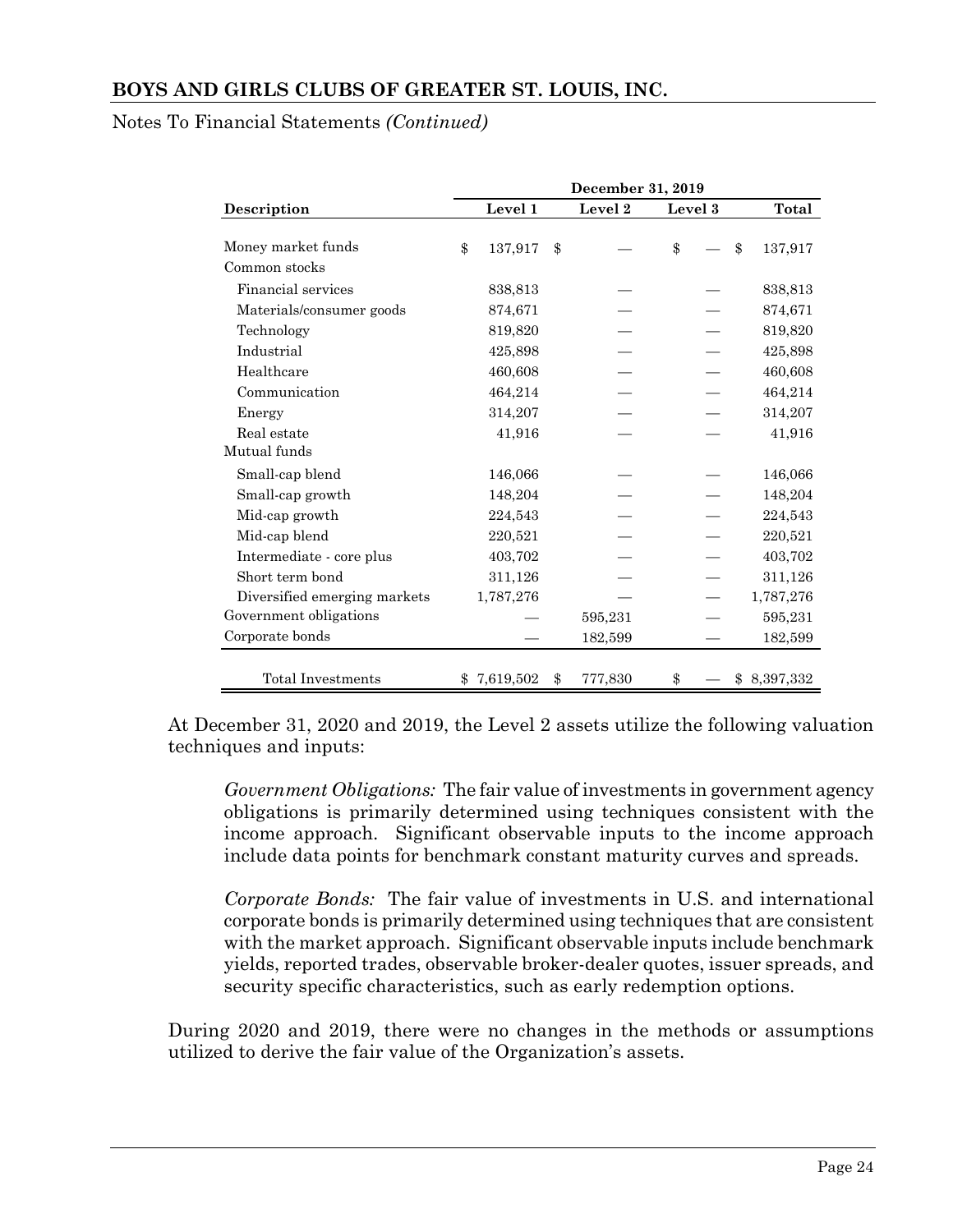Notes To Financial Statements *(Continued)*

## **5. Promises To Give**

Short-term promises to give consist of unconditional pledges that had not yet been collected at year end and are due within one year. Long-term promises to give include unconditional promises to give that are payable over a period greater than one year. At December 31, 2020 and 2019, unconditional promises to give are expected to be collected as follows:

|                                   | 2020      | 2019       |
|-----------------------------------|-----------|------------|
| Pledges due in less than one year | 2,160,050 | 1,934,490  |
| Pledges due in 1 - 5 years        | 1,088,786 | 1,918,305  |
|                                   | 3,248,836 | 3,852,795  |
| Less: Present value discount      | (57,370)  | (104, 854) |
|                                   | 3,191,466 | 3,747,941  |

Promises to give receivable in more than one year are discounted at a rate of 3.8%.

The United Way of Greater St. Louis, Inc. (United Way) provides funding for the Organization's activities. Notification of the succeeding year's funding is received by the Organization in December. Accordingly, the amounts awarded during 2020 and 2019 of \$417,754 and \$522,192, respectively, were recorded as net assets with donor restrictions and related promises to give at December 31, 2020 and 2019, respectively (Note 8).

# **6. Property And Equipment**

Property and equipment consist of:

|                                | 2020             |    | 2019       |
|--------------------------------|------------------|----|------------|
|                                |                  |    |            |
| Land                           | \$<br>1,410,866  | \$ | 1,410,866  |
| Land improvements              | 242,030          |    | 242,030    |
| Buildings and improvements     | 25,283,041       |    | 24,657,603 |
| Furniture and equipment        | 2,144,594        |    | 1,821,316  |
|                                | 29,080,531       |    | 28,131,815 |
| Less: Accumulated depreciation | 10,508,728       |    | 9,676,455  |
|                                |                  |    |            |
|                                | \$<br>18,571,803 | ደ  | 18,455,360 |

On April 6, 2021, the Organization entered into an agreement with the Land Reutilization Authority of the City of St. Louis Missouri to purchase approximately six acres of land in consideration of the sum of ten dollars.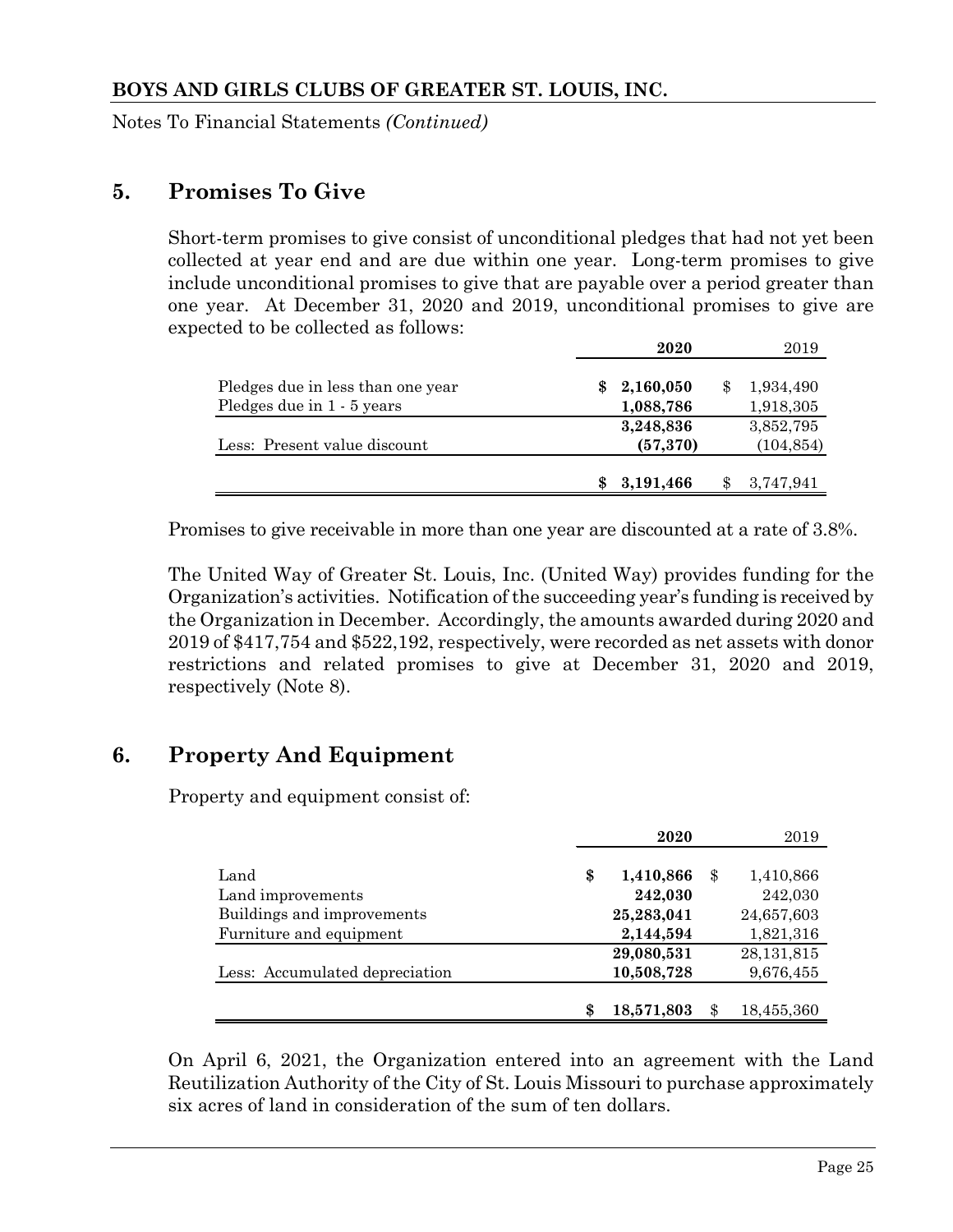Notes To Financial Statements *(Continued)*

# **7. Long-Term Debt**

Long-term debt consists of:

|                                                                                                                                         | 2020            | 2019            |
|-----------------------------------------------------------------------------------------------------------------------------------------|-----------------|-----------------|
|                                                                                                                                         |                 |                 |
| Construction Loan - Midwest BankCentre, interest only payments<br>monthly beginning March 2019 through March 1, 2022, followed          |                 |                 |
| by 65 monthly installments of \$25,939 through July 1, 2027, when<br>the note matures and all unpaid principal and accrued interest are |                 |                 |
| due. The loan can be drawn up to $$4,100,000$ and bears interest at                                                                     |                 |                 |
| 4% through March 1, 2022 with a conversion to 4.5% through the                                                                          |                 |                 |
| remaining term of the loan. The loan is secured by the first deed                                                                       |                 |                 |
| of trust on the property on West Florissant Avenue.                                                                                     | \$<br>2.231.218 | \$<br>1,930,861 |

The Construction Loan contains restrictive covenants. At December 31, 2020 and 2019, the Organization is in compliance with all loan covenants.

The scheduled maturities of the long-term debt at December 31, 2020 are as follows:

| Year       | Amount          |
|------------|-----------------|
|            |                 |
| 2021       | \$              |
| 2022       | 160,281         |
| 2023       | 222,283         |
| 2024       | 232,494         |
| 2025       | 243,175         |
| Thereafter | 1,372,985       |
|            |                 |
|            | \$<br>2,231,218 |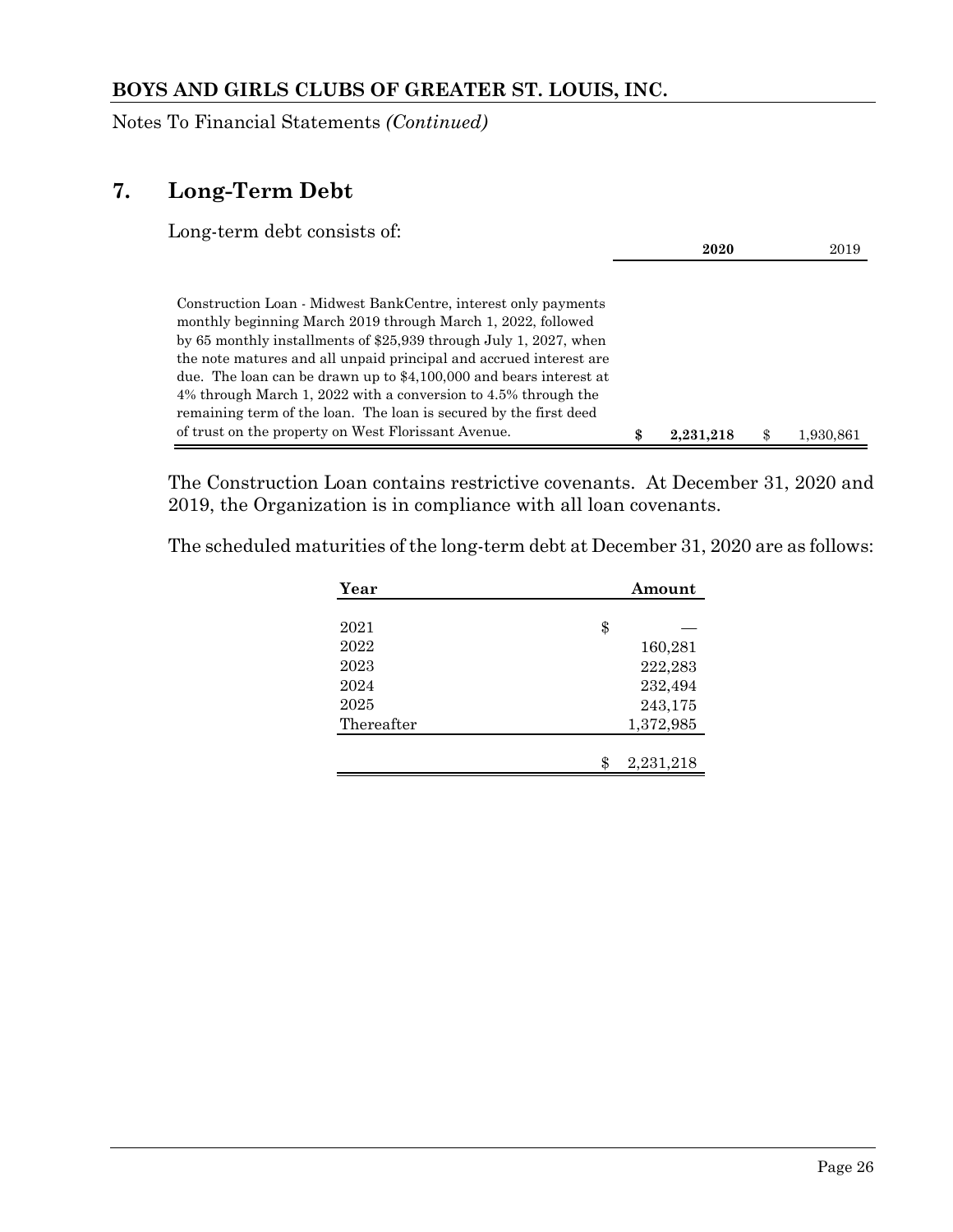Notes To Financial Statements *(Continued)*

# **8. Net Assets With Time And/Or Purpose Restrictions**

Net assets with time and/or purpose restrictions consist of the following at December 31:

|                                       | 2020            | 2019            |
|---------------------------------------|-----------------|-----------------|
| United Way - time restricted (Note 5) | \$<br>417,754   | \$<br>522,192   |
| Unappropriated endowment earnings     | 1,287,686       | 891,890         |
| Adams Park programs                   | 578,300         | 757,120         |
| BE GREAT: Graduate programs           |                 | 174,490         |
| Education                             |                 |                 |
| North County programs                 | 200,000         | 530,000         |
| Salaries                              | 400,000         | 600,000         |
| Teen center                           | 1,404,276       | 1,860,348       |
| Workforce Development program         |                 | 100,000         |
|                                       | \$<br>4,288,016 | \$<br>5,436,040 |

Net assets with time and purpose donor restrictions released from restrictions consist of the following:

|                                              | 2020            | 2019             |
|----------------------------------------------|-----------------|------------------|
|                                              |                 |                  |
| Expiration of time restrictions - United Way | \$<br>522,212   | \$<br>538,514    |
| Appropriated endowment earnings              | 204,973         | 174,376          |
| Adams Park programs                          | 178,820         | 172,280          |
| BE GREAT: Graduate programs                  | 179,490         | 266,553          |
| Capital improvements                         | 244,961         | 93,667           |
| Education programs                           | 778,871         | 1,228,207        |
| North County programs                        | 330,000         | 743,965          |
| Salaries                                     | 200,000         | 200,000          |
| O'Fallon Park Club                           | 100,000         | 100,000          |
| Summer program                               | 4,500           | 14,500           |
| Teen center                                  | 1,034,607       | 6,271,547        |
| Teen programs                                | 97,562          | 50,000           |
| Workforce Development program                | 200,000         |                  |
| Various programs                             | 4,976           | 190,938          |
|                                              |                 |                  |
|                                              | \$<br>4,080,972 | \$<br>10,044,547 |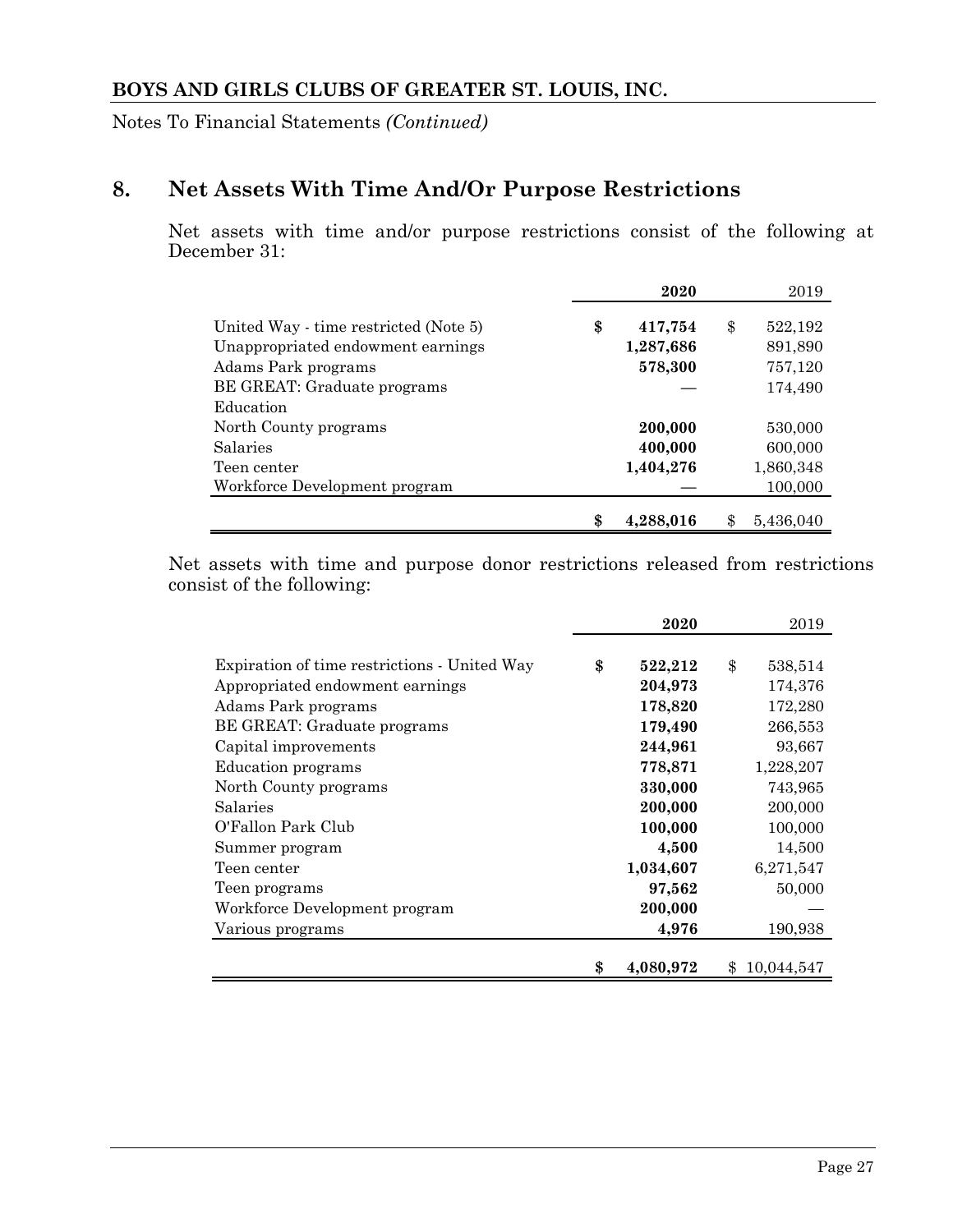Notes To Financial Statements *(Continued)*

## **9. Endowment Funds**

The Organization's endowments consist of the following funds:

|                       | Purpose                             | Year        |
|-----------------------|-------------------------------------|-------------|
| <b>Endowment Fund</b> | Restriction                         | Established |
|                       |                                     |             |
| Taylor Fund           | Character and leadership programs   | 2006        |
| Mentor St. Louis Fund | School-based mentoring programs     | 2009        |
| Emerson Fund          | Technology programs                 | 2010        |
| Mary Ann Lee Fund     | Education and career development    | 2011        |
| Joan Silber Fund      | Scholarships                        | 2015        |
| Crawford Taylor Fund  | Compensation for club professionals | 2017        |
| DeHaven Fund          | Scholarships                        | 2017        |

#### **Return Objectives And Risk Parameters**

The Organization has adopted investment and spending policies for endowment assets that attempt to provide a predictable stream of funding to programs supported by its endowments while seeking to maintain the purchasing power of the endowment assets. Under this policy, as approved by the Board of Directors, the endowment assets are invested in a manner that is intended to produce results that produce maximum long-term returns consistent with the account's allowed risk level. The Organization expects its endowment funds, over time, to provide an average rate of return to exceed the sum of the endowments' spending rates, anticipated inflation, investment management consulting fees, and administrative costs. To achieve the endowment objective, the endowment assets are invested to generate appreciation and/or dividend and interest income and are diversified among several asset classes. Actual returns in any given year may vary from this amount.

#### **Strategies Employed For Achieving Objectives**

To satisfy its long-term rate-of-return objectives, the Organization relies on a total return strategy in which investment returns are achieved through both capital appreciation (realized and unrealized) and current yield (interest and dividends). The Organization targets a diversified asset allocation that places a greater emphasis on equity-based investments to achieve its long-term return objectives within prudent risk constraints.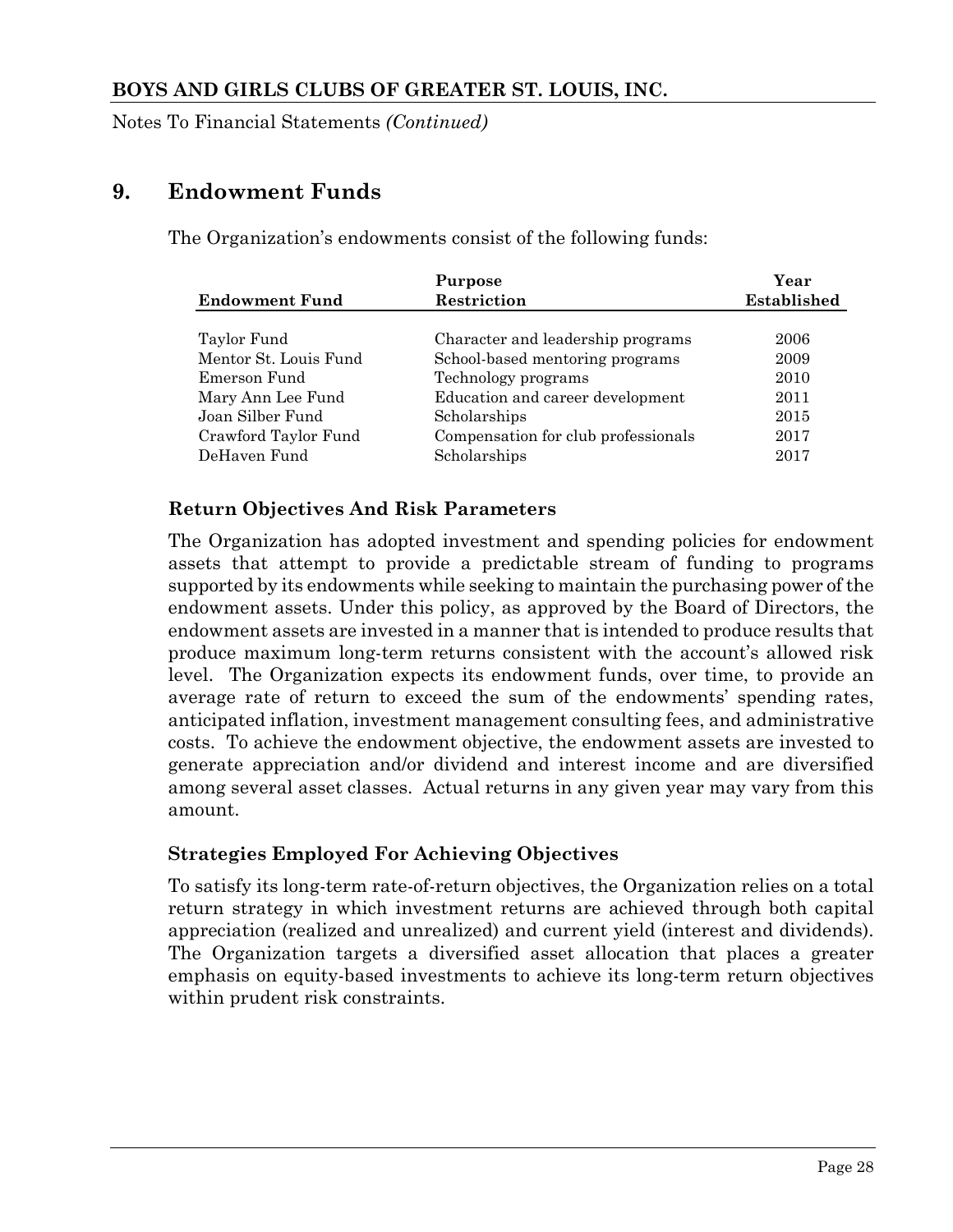Notes To Financial Statements *(Continued)*

## **Spending Policy And How The Investment Objectives Relate To Spending Policy**

The investment policy includes a formal spending policy, which allows the Organization to distribute a maximum annual amount of 4% of the current market value of each endowment. In establishing this policy, the Organization considered the long-term expected return on its endowment. Accordingly, over the long term, the Organization expects the current spending policy to allow its endowment to grow on an annual basis. This is consistent with the Organization's objective to maintain the purchasing power of the endowment assets held in perpetuity, as well as to provide additional real growth through new gifts and investment return. The Organization has a policy that permits prudent spending from underwater endowments, unless otherwise precluded by donor intent or relevant laws and regulations.

As of December 31, 2020 and 2019, the asset composition of the endowments is as follows:

|                       |                      |    | 2020           |                 |                 |
|-----------------------|----------------------|----|----------------|-----------------|-----------------|
|                       | <b>Without Donor</b> |    | Unappropriated | Perpetual       |                 |
|                       | <b>Restrictions</b>  |    | Earnings       | In Nature       | Total           |
|                       |                      |    |                |                 |                 |
| Taylor Fund           | \$                   | \$ | 362,868        | \$<br>1,000,000 | \$<br>1,362,868 |
| Mentor St. Louis Fund |                      |    | 200,089        | 677.900         | 877,989         |
| Emerson Fund          |                      |    | 122,802        | 500,000         | 622,802         |
| Mary Ann Lee Fund     |                      |    | 254,522        | 1,000,000       | 1,254,522       |
| Joan Silber Fund      |                      |    | 11,601         | 30,250          | 41,851          |
| Crawford Taylor Fund  |                      |    | 320,642        | 2,000,000       | 2,320,642       |
| DeHaven Fund          |                      |    | 15,162         | 50,000          | 65,162          |
|                       |                      |    |                |                 |                 |
|                       | \$                   | \$ | 1.287.686      | \$<br>5.258.150 | \$<br>6.545.836 |

|                       |                                             |  |                            | 2019    |           |           |    |           |  |
|-----------------------|---------------------------------------------|--|----------------------------|---------|-----------|-----------|----|-----------|--|
|                       | <b>Without Donor</b><br><b>Restrictions</b> |  | Unappropriated<br>Earnings |         |           | Perpetual |    |           |  |
|                       |                                             |  |                            |         | In Nature |           |    | Total     |  |
| Taylor Fund           | \$                                          |  | \$                         | 285,437 | \$        | 1,000,000 | \$ | 1,285,437 |  |
| Mentor St. Louis Fund |                                             |  |                            | 159,127 |           | 677,900   |    | 837,027   |  |
| Emerson Fund          |                                             |  |                            | 87,452  |           | 500,000   |    | 587,452   |  |
| Mary Ann Lee Fund     |                                             |  |                            | 183,184 |           | 1,000,000 |    | 1,183,184 |  |
| Joan Silber Fund      |                                             |  |                            | 7.715   |           | 30.250    |    | 37,965    |  |
| Crawford Taylor Fund  |                                             |  |                            | 159,860 |           | 2,000,000 |    | 2,159,860 |  |
| DeHaven Fund          |                                             |  |                            | 9,115   |           | 50,000    |    | 59,115    |  |
|                       |                                             |  |                            |         |           |           |    |           |  |
|                       | $\mathcal{S}$                               |  | \$                         | 891,890 | $\Re$     | 5,258,150 | \$ | 6,150,040 |  |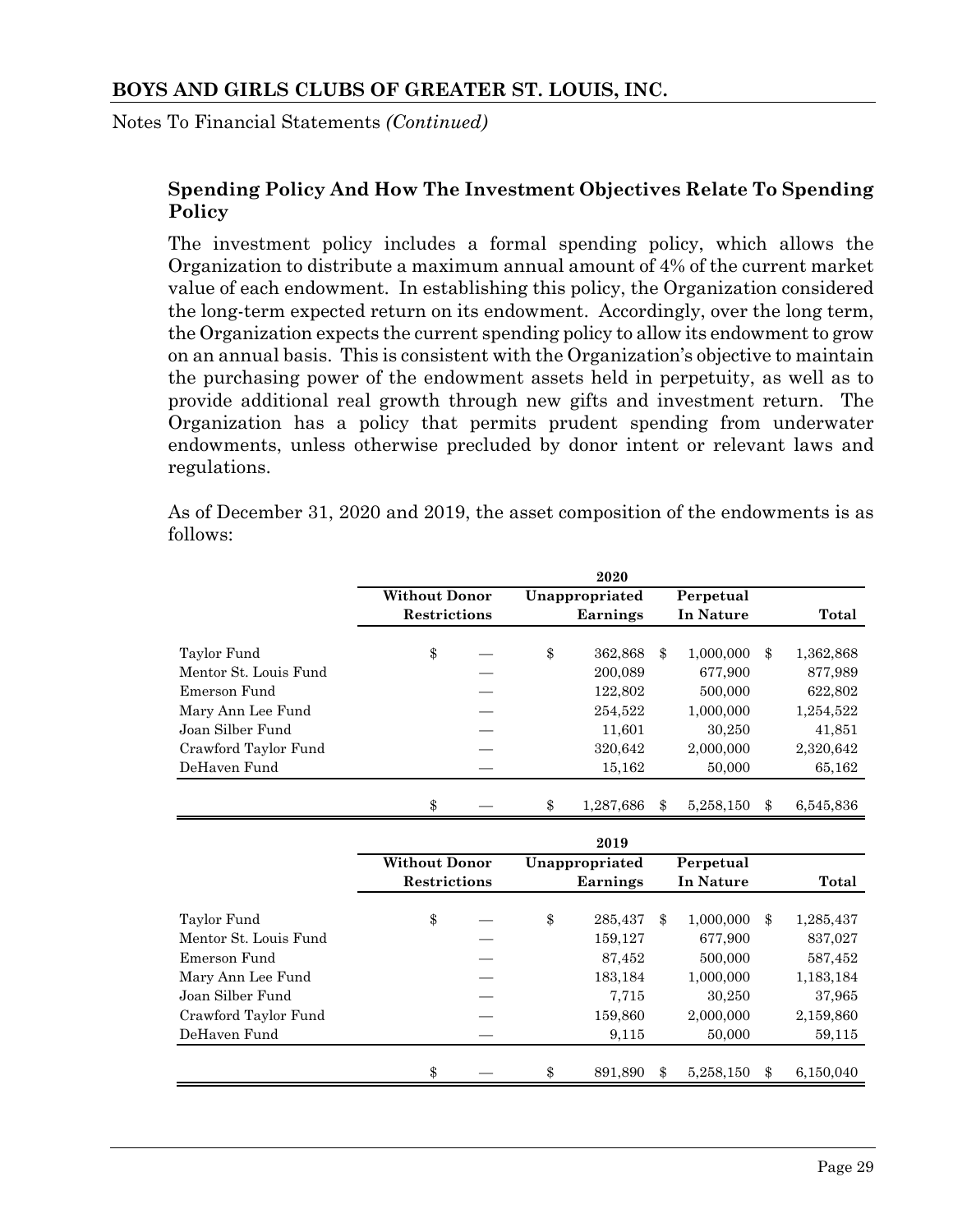Notes To Financial Statements *(Continued)*

The changes in the endowment assets for the years ended December 31, 2020 and 2019 are as follows:

|                                      | <b>Without Donor</b> | <b>Restrictions</b> | Unappropriated<br>Earnings | Perpetual<br>In Nature |     | Total      |
|--------------------------------------|----------------------|---------------------|----------------------------|------------------------|-----|------------|
| Balance - January 1, 2019            | \$                   |                     | \$<br>66,994               | 5,258,150<br>\$        | \$  | 5,325,144  |
| Interest and dividends, net          |                      |                     | 165,389                    |                        |     | 165,389    |
| Realized losses                      |                      |                     | (14, 847)                  |                        |     | (14, 847)  |
| Unrealized gains                     |                      |                     | 848,730                    |                        |     | 848,730    |
| Total investment return              |                      |                     | 999,272                    |                        |     | 999,272    |
| Amounts appropriated for             |                      |                     |                            |                        |     |            |
| spending                             |                      |                     | (174, 376)                 |                        |     | (174, 376) |
| Balance - December 31, 2019          |                      |                     | 891,890                    | 5,258,150              |     | 6,150,040  |
| Interest and dividends, net          |                      |                     | 188,745                    |                        |     | 188,745    |
| Realized gains                       |                      |                     | 27,760                     |                        |     | 27,760     |
| Unrealized gains                     |                      |                     | 384,264                    |                        |     | 384,264    |
| Total investment return              |                      |                     | 600,769                    |                        |     | 600,769    |
| Amounts appropriated for<br>spending |                      |                     | (204, 973)                 |                        |     | (204, 973) |
| Balance - December 31, 2020          | \$                   |                     | \$<br>1,287,686            | 5,258,150<br>\$        | \$. | 6,545,836  |

No endowment funds were underwater as of December 31, 2020 or 2019.

# **10. Line Of Credit**

During January 2019, the Organization entered into a revolving line of credit agreement for up to \$300,000. This line of credit will be used to provide funding for general working capital needs of the Organization and is secured by a first deed of trust on the West Florissant Avenue property. The agreement, which renews annually in February unless terminated by either party, bears interest at the Prime rate less 1.0%, which was 2.25% and 3.75% at December 31, 2020 and 2019, respectively.

At December 31, 2020, the Organization had no amount outstanding on the line of credit. At December 31, 2019, the Organization had an outstanding line of credit balance of \$300,000.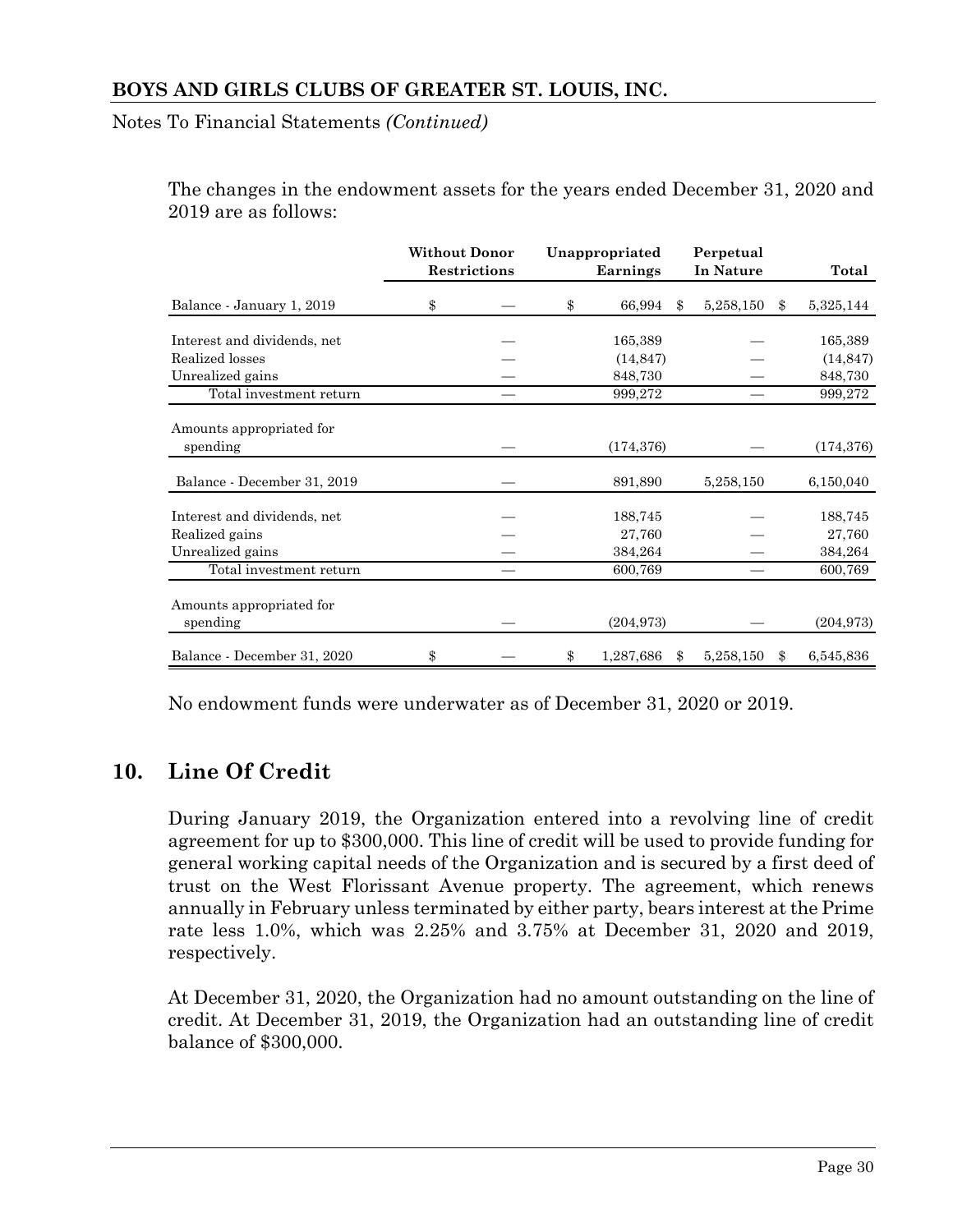Notes To Financial Statements *(Continued)*

# **11. Liquidity And Availability Of Financial Assets**

The Organization's assets available within one year of the statement of financial position date for general expenditures are as follows:

|                                                           | 2020            | 2019            |
|-----------------------------------------------------------|-----------------|-----------------|
|                                                           |                 |                 |
| Cash and cash equivalents                                 | \$<br>759,911   | \$<br>226,601   |
| Investments                                               | 3,364,224       | 3,139,182       |
| Unconditional promises to give - current                  | 2,160,050       | 1,934,490       |
| Government contracts receivable                           | 783,675         | 240,070         |
| Total financial assets                                    | 7,067,860       | 5,540,343       |
|                                                           |                 |                 |
| Less amounts not available to be used within one year:    |                 |                 |
| Donor purpose restrictions                                | 840,280         | 2,609,660       |
| Unappropriated earnings with purpose restrictions         | 1,287,686       | 891,890         |
| Total financial assets not available to be used           |                 |                 |
| within one year                                           | 2,127,966       | 3,501,550       |
|                                                           |                 |                 |
| Financial assets available to meet cash needs for general |                 |                 |
| expenditures within one year                              | \$<br>4,939,894 | \$<br>2,038,793 |

The Organization regularly monitors liquidity required to meet its operating needs and contractual commitments. The Organization has various sources of liquidity at its disposal, including cash and cash equivalents, marketable debt and equity securities, and a line of credit.

# **12. Commitments**

In connection with Adams Park Community Center, the Organization is party to several real estate land lease agreements with the City of St. Louis and the Board of Education of the City of St. Louis. Commitments under the lease arrangement are not material to the Organization's financial statements.

# **13. Defined Contribution Plan**

The Organization maintains a Section 403(b) defined contribution plan covering substantially all full-time employees. Benefit plan expenses totaled \$64,739 and \$73,813 for the years ended December 31, 2020 and 2019, respectively. In 2020 and 2019, the Organization offered a match equal to 2.5% of employee contributions. As of December 31, 2020 and 2019, the Organization had accrued contributions outstanding of \$52,796 and \$57,580, respectively, which are included in accounts payable and accrued expenses in the statement of financial position.